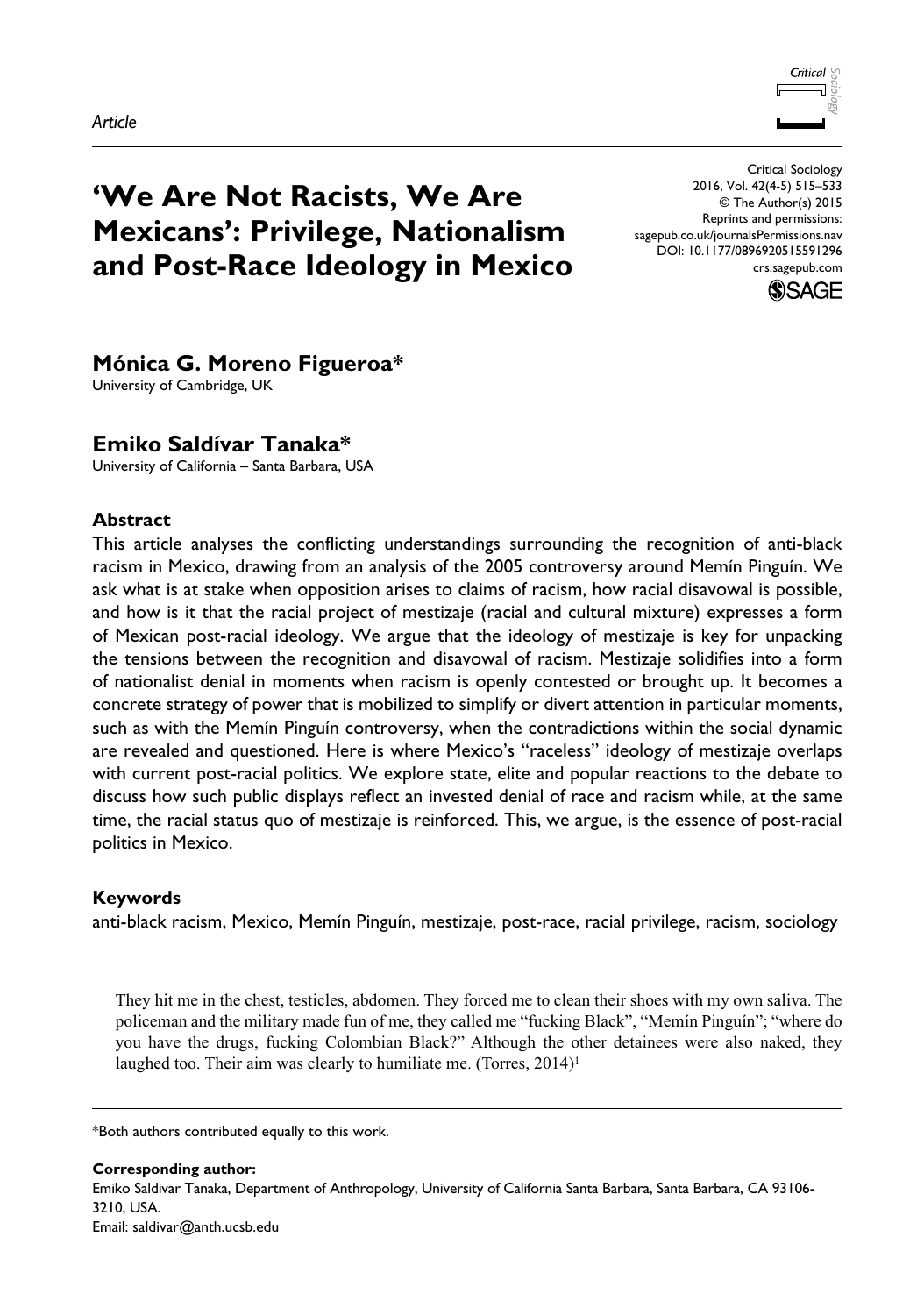#### **Introduction**

Of all the horrific details of this chilling account by Afro-Honduran human rights activist Ángel Amílcar Colón about his ordeal when the Mexican police and military detained him in the city of Tijuana in 2009, the reference to the cartoon character Memín Pinguín is particularly striking. Hardly four years had passed in Mexico since the popular 2005 outpouring of money, writing and time to oppose the accusation by the US Congress that Memín Pinguín, the cartoon character's depiction and the comic strip, were racist. This article analyses the conflicting understandings surrounding the recognition of racism in Mexico, drawing from an analysis of the 2005 controversy around Memín Pinguín. We ask what is at stake when opposition arises to claims of racism, how racial disavowal is possible, and how is it that the racial project of mestizaje (racial and cultural mixture) expresses a form of Mexican post-racial ideology.

This article is one of a growing number of recent studies of racism in Mexico (and in other parts of Latin America) that contend with the issue of limited public racial recognition, in a context where the effects of racial exclusion are systemic and pervasive.2 To illustrate this, for example, in 1994 it was established that an indigenous person with a college degree would earn 30% less than his or her non-indigenous counterpart (Psacharopoulos and Patrinos, 1994: 146–51); over 40% of the indigenous population in Mexico live in extreme poverty compared to 10% of the non-indigenous population (CONEVAL, 2012: 45); a person with lighter skin tends to have between two and three more years of schooling (Telles, 2014: 75). If we can claim that, more generally, controversies around race and racism reveal conflicting understandings but also startling sets of misrecognitions, in such a context like the Mexican one, the controversy of Memín Pinguín is a revealing case in point. Moreover, the worrying account of Ángel Amílcar Colón allows us to explore the continuity of racism in a setting overpowered by discourses of multiculturalism, post-race and nationalism.

We argue that in the case of Mexico, the racial project of mestizaje and its imposition as the official national ideology since the Revolution of 1910 are key for unpacking the tensions between the recognition and disavowal of racism. We propose that considering mestizaje not as a thing of the past that we, as Mexicans, have to overcome or are struggling to overcome, but rather as a project that is current and alive, allows us to grapple with current post-racial politics that conceal racial privilege and exclusion under the banner of racial mixing and multicultural recognition. Alongside the historical complexity of race relations, the unifying notion of mestizaje in Mexico solidifies into a form of nationalist denial in moments when racism<sup>3</sup> is openly contested or brought up. The ideology of mestizaje becomes a concrete strategy of power in particular moments, such as with the Memín Pinguín controversy, when the contradictions within the social dynamic are revealed and questioned. Mestizaje is then mobilized to offer an easy explanation: "how can we be racist, we are Mexican and mixed?"; or, by diverting attention from the actual racist claim to something else: "look at how racist people in the United States are, how can they call us racists?". Here is where Mexico's "raceless" ideology of mestizaje overlaps with current post-racial politics. As Mónica Moreno Figueroa (2010) explains, David Theo Goldberg's (2002) notion of "racelessness" is useful to frame Mexico's lack of public discourse on race and racism. For Goldberg, in his analysis of US racial relations, racelessness refers to the absence "of formal racial invocation from state agency and state personality" (2002: 261), while at the same time certain dynamics of social, economic and political life are fashioned by racial understandings. We use racelessness here to refer to a process of racial and racist normalization that acts in such a way that allows Mexican people to express and be convinced by the commonly spread idea that in Mexico there is no racism because we are all "mixed". Our position is that this association between a racial identity (being mixed) and an equality status (there's no racism, we are all the same, everyone is treated equally) has been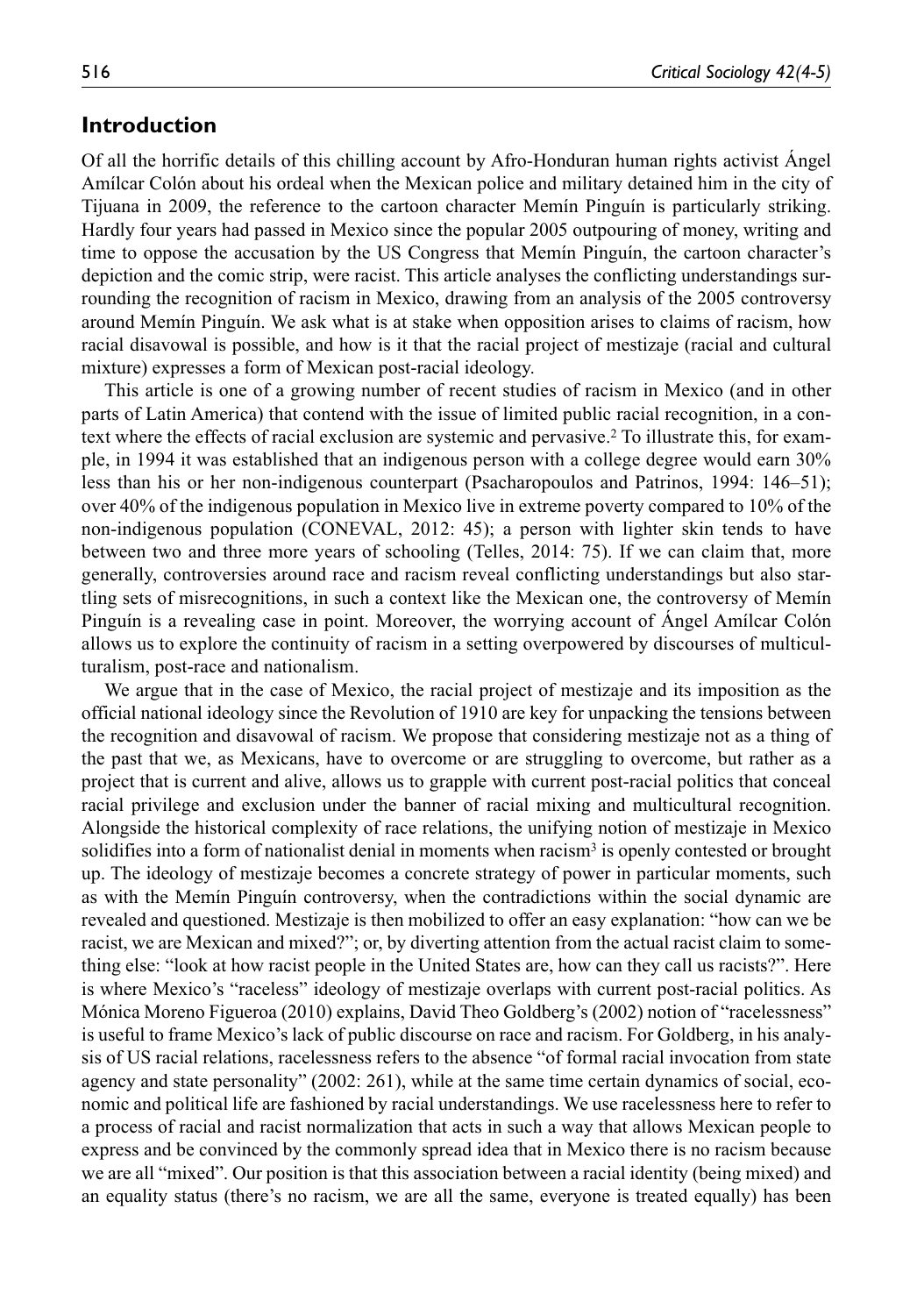oversimplified in its rationale and it is very much part of what the post-racial position is about. Following Alexandre Da Costa (this issue), we use the term "post racial ideologies" to refer to:

forms of thought, discourse, and action that evade, delegitimize, and seek to eliminate racial differences and their effects from the focus of academic scholarship, activist struggle, public debate, and state policy. Post-racial ideologies operate through racialized forms of power while simultaneously claiming the nonsignificance of race. They generate fraught understandings of belonging and inclusion that elide racial difference and structural racism in ways that allow the re-articulation rather than the transformation of racial inequalities within national and global developments. Moreover, when deployed as a strategy of power, post-racial ideologies continually seek to depoliticize race, racism, and difference in ways that demobilize anti-racist politics, substantive cultural recognition, and material redistribution. (Da Costa, 2014: 2)

What we will explore here, then, is how the re-articulation of raceless mestizaje as a post-racial ideology occurs and makes racial disavowal possible. How is this context generating the possibility of multiple interpretations of, and positions in relation to, the issue of racism in Mexico? To address these concerns, we have chosen to revisit the case of the 2005 public debate around the revival of the Memín Pinguín comic in Mexican popular culture. While the case has been discussed by some journalists and academics (Fernández L'Hoeste, 2006; Lomnitz, 2005; Sue and Golash-Boza, 2013b; Tello Díaz, 2005; Vargas, 2005; Vaughn and Vinson III, 2008; Velázquez Gutiérrez, 2008), we turn our attention here to the responses from some Mexican elite intellectuals (Krauze 2005a, 2005b; Monsiváis, 2005, 2008; Poniatowska in Palapa Quijas et al., 2005), whose argumentations in defense of the stamps, alongside state and popular reactions, give us clues about how the workings of post-race ideology take place in Mexico. We will start first with the controversy itself.

# **The Controversy**

In March 2005, racism in Mexico hit the international limelight after the unfortunate comments of then President Vicente Fox about the Mexican population in the United States. Fox claimed that the Mexicans take the jobs "that not even the Blacks want to do", generating a strong negative critique inside and outside Mexico (Vargas, 2005).4 However, Fox's comments, labeled by Rev. Jesse Jackson as "unwitting, unnecessary, and inappropriate" (CNN, 2005), reflect how anti-black racism is an unaddressed practice amongst many Mexicans. The pervasiveness of such anti-black racism came to public attention a few months later in response to the release by the Mexican Postal Service of five commemorative stamps featuring the character Memín Pinguín (see Figure 1).5

Memín Pinguín is the main fictional character of an eponymous children's comic, which first appeared in Mexico in 1943. It was created by Yolanda Vargas Dulché and originally drawn by Alberto Cabrera, and was later developed by cartoonist Sixto Valencia Burgos. According to cartoonist Valencia Burgos, Memín was inspired by the characters of Ebony White from the US comic *The Spirit*, the 1886 novel *Heart* by Edmondo De Amicis and the 1922 US comedy short films *Our Gang* by Hal Roach (Monsiváis, 2008). The comic's story develops around a series of mostly urban adventures centering on Memín and his three best friends, Ricardo, Ernestillo and Carlangas. The comic's website describes Memín as imprudent and funny, impetuous and smug; he is also lazy, ignorant, naïve, nosy, selfish although accessible and kind with his friends (who are always hitting him on the head, but consider him their most loyal friend) (Memín Pinguín, 2015). Physically, Memín is portrayed as more caricature-like than his friends, short for his age and bald. The website also mentions that at times Memín complains about his skin color, but suggests that this is "understandable due to the environment in which he lives, where his friends and almost everyone is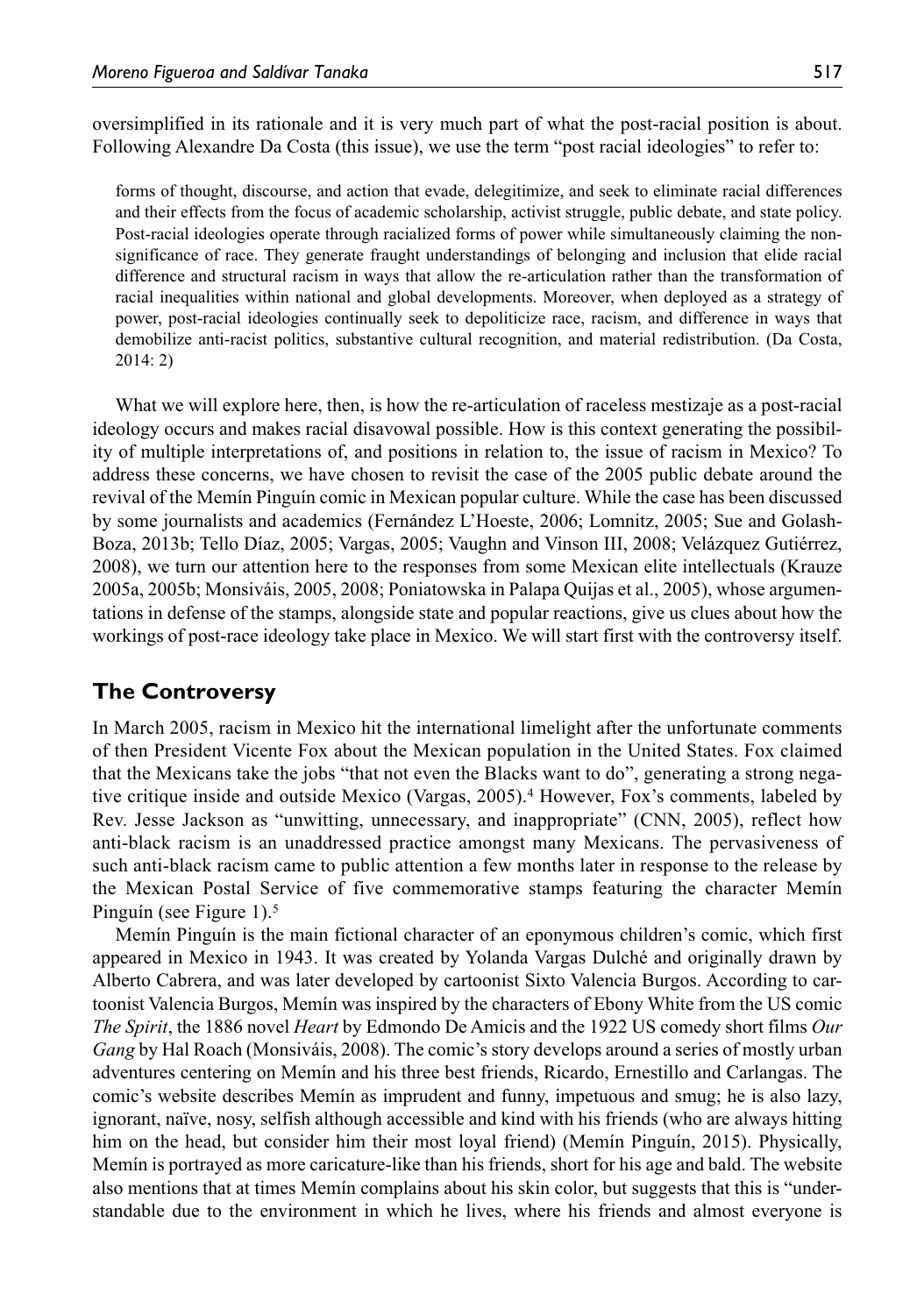

**Figure 1.** Memín Pinguín commemorative stamps. 2005. Reproduced from: [https://bcehricardogaribay.wordpress.com/2011/02/06/la-caricatura-en-mexico-memin-pinguin/ \(ac](https://bcehricardogaribay.wordpress.com/2011/02/06/la-caricatura-en-mexico-memin-pinguin/ (accessed 14 January 2015))[cessed 14 January 2015\).](https://bcehricardogaribay.wordpress.com/2011/02/06/la-caricatura-en-mexico-memin-pinguin/ (accessed 14 January 2015))

always calling him 'Black', but not with a racist meaning, it's just that he is the 'little blackie in the rice'" (Memín Pinguín, 2015).

In reaction to the stamps, the administration of George Bush and the Congressional Black Caucasus of the United States (via people like Jesse Jackson, Melvin Watt, Emanuel Cleaver II and Donald Payne) protested (Althaus and Hegstrom, 2005). Congressman Emanuel Cleaver II introduced a resolution "that condemns Mexico for printing and distributing blatantly racist postage stamps".<sup>6</sup> He was voicing the concerns also of the Hispanic Caucus alongside various civil rights organizations in the United States. When they argued that Memín Pinguín was a racist depiction of black people, an intense reaction erupted in Mexico. The spokesman for the Mexican Embassy in Washington, Rafael Laveaga, "described the depiction as a cultural image that has no meaning and is not intended to offend" (Fears, 2005). And in Mexico, Ruben Aguilar, a spokesman for the then President Fox, called the stamps "a celebration of Mexican culture" (The Guardian, 2005). As Bobby Vaughn and Ben Vinson III discussed:

[S]hortly after the stamp was released, many pleaded for the United States to consider the broader context of the image and its production, as well as its storylines, rather than simply rushing to interpret and chastise Memín's physical features. […] Memín had come to demonstrate what many Mexicans had always feared about the influence of ideas from the North – a desire to over-analyze situations for racially charged themes. (Vaughn and Vinson III, 2008)

As a result of this perceived interventionist act from the United States and the nationalist sentiment it provoked, Memín Pinguín's 750,000 issued stamps sold out within hours in Mexico's major cities (some people taking advantage and reselling the five stamps for up to US\$70 instead of their value, at the time, of US\$3.25), and the seventh edition of the comic was reissued (Camacho Servín, 2005; Mateos-Vega, 2005; Memín Pinguín, 2015). What is interesting in the case of both President Fox's outbursts of patriotic defense of Mexicans in the United States and of the issuing of the stamps was that while few raised their voices to defend or justify Fox's racist remarks, a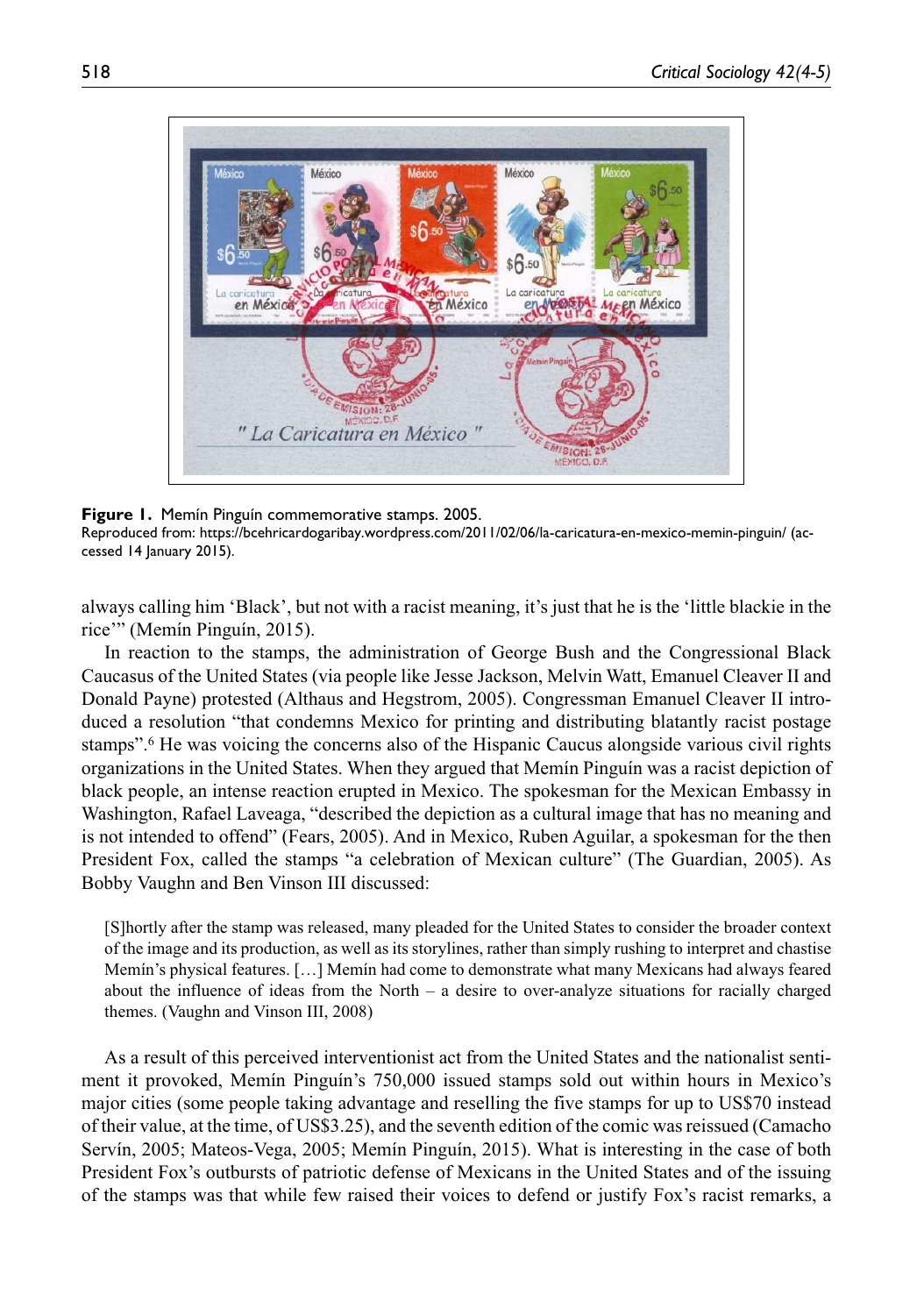wide spectrum of high-profile personalities rose in support of Memín Penguín (Krauze 2005a, 2005b; Monsiváis, 2005, 2008, Poniatowska in Palapa Quijas et al., 2005). The Mexican media and key members of the intellectual elite from both ends of the political spectrum tried to play down the purported racism of the stamps and explain Mexico's non-racist national character, accusing the US of being interventionist with its remarks.7 They tried to justify and defend the character of Memín Pinguín in terms of either historical mestizaje or naïve, harmless popular culture (Palapa Quijas, 2005).

For example, Mexican public figures such as historian Enrique Krauze defended the stamps and Memín as a "highly pleasing image rooted in Mexican popular culture" (Krauze, 2005b) and lectured us on the benign situation of black slaves in New Spain compared to the British colony. "If [Jesse] Jackson and [Al] Sharpton", writes Krauze, "were to look at some of the essential facts of African American history in Mexico, I think they would find much to respect" (2005b). According to Krauze, Mexico's black slaves had a better chance due to the opportunities enabled by mestizaje. For example, Krauze (2005b) writes:

Africans could buy their freedom and give birth to children who were in turn free to marry anyone of any racial origin. Moreover, they were able to move through colonial society with a certain ease and even some advantages […] they could work freely in tropical agriculture and skilled occupations, especially as blacksmiths, painters, sculptors, carpenters, candle-makers and singers in the churches. In the colonial society of New Spain, men and women of color mixed easily with the rest of the population.

Moreover, in those places where racism persists in Mexico (i.e. Chiapas) it is because, Krauze argues, the process of mestizaje "barely functioned" (2005b). So not only is slavery rewritten here as opportunity, but Krauze also implies the success of mestizaje for the Africans and their descendants as they managed to mix easily, unlike the indigenous people in Chiapas, and buy their way to freedom.

Perhaps more surprising were the remarks of left-wing novelist Elena Poniatowska, who is known for her critique of the state's national project. According to her:

In our country the image of the Blacks awakens a huge sympathy, which is reflected not only in characters like *Memín Pinguín*, but also in popular songs. Even *Cri Cri* [a famous Mexican children's song-writer] created his "little Black watermelon boy" song. In Mexico, in contrast to what happens in the United States, we have treated Blacks in a kinder way. (quoted in Palapa Quijas et al., 2005)

Krauze and Poniatowska's remarks echo the dominant belief in Mexico that the country's treatment of black<sup>8</sup> people has been more benign and endearing than in the United States: it has been "kind". This belief and common stereotype has been made possible partly through the silencing of public discourse on the existence of black people in comparison to the well-known history of slavery, segregation, racism and criminalization of African Americans in the United States. This erasure of blacks in Mexico derives, first, from the dominant idea that the black population in Mexico has disappeared thanks to the process of integration that is integral to the project of mestizaje (Aguirre Beltrán, 1967; Saldívar, 2014; Sue, 2013) and, second, by state policy that hesitated and delayed their recognition.

An interesting element of the Memín Pinguín controversy is how it recreates a particular version of the history of racial representation, and with this, it disregards the possibility of discussing the presence of blacks in Mexico. More importantly, the way the discussion is framed elides the social conditions and continuous exclusion of black people. When some, like Mexican intellectual Carlos Monsiváis (2005, 2008), maintained that the problem generated around this case was due to the US government intervention threatening Mexican sovereignty, they turned the debate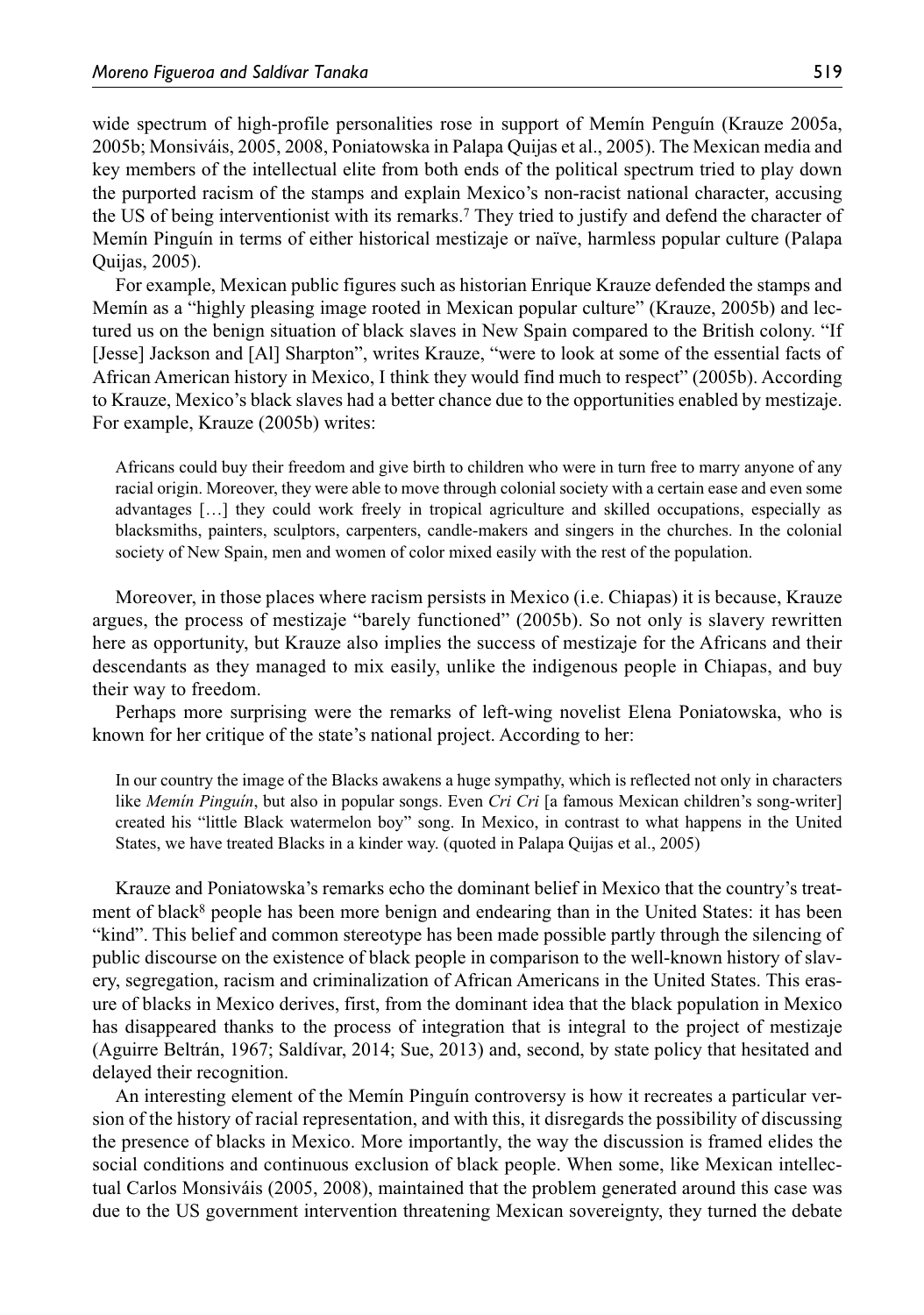towards a nationalist response, missing what would have been a great opportunity to discuss the workings of racism in Mexico and its proximity to, and tension with, the issue of sovereignty and nationalism.

There were other public voices, from journalism, academia and activists, that did highlight the issue of racism and raised strong critiques. Black organization Mexico Negro demanded an apology from President Fox for issuing a stamp that "rewards, celebrates, typifies and makes official the distorted, ridiculed, stereotyped and reduced vision of black people in general" (Castellanos, 2005). Within academia, for example, anthropologist Maria Elisa Velazquez declared that the problem is that Mexico's black population is invisible, and thus the racism they are exposed to goes unrecognized. This reveals, she argues, many Mexicans' ignorance of the implications of racism (quoted in Vargas, 2005). Mexican anthropologist Claudio Lomnitz, writing for a US-based online magazine, argued that the "Memín affair reflects decades of profound and unacknowledged changes in the relations between the United States and Mexico" (Lomnitz, 2005). He emphasized how the belief in mestizaje as a way of conquering racism has taken hold in many Mexicans' imaginary of the country, particularly "in contrast to the Anglo-American penchant for genocide, apartheid and Jim Crow" (Lomnitz, 2005). Two columnists of the leading leftist newspaper *La Jornada*, Ochy Curiel (anthropologist, feminist and anti-racism activist) and José Agustín Ortíz Pinchetti (left-wing politician and congressman), wrote strong critiques about the ongoing disavowal of racism in Mexican society (Ortiz Pinchetti, 2005; Curiel, 2005).

While these are encouraging lines of analysis, such efforts, we believe, were lost amidst the stronger voices of members of Mexico's intellectual elite and the furor of anti-interventionist sentiments of many journalists, accompanied by the overwhelming popular support for the stamps. So, how can we explain that racist practices actively invade institutions and organizations, media and cultural products, social conflicts and tensions and the everyday life of ordinary people, despite the professed absence of racism and the inclusiveness of mestizaje's racial project? Is it possible to argue that the exclusion lived by a particular group, say indigenous peoples, is not indicative of an underlying racist logic (Moreno Figueroa, 2010) and the omnipresence of Mexican racism (Knight, 1990) that affect all members of society? How can we explain the abuse that Amílcar Colón received by the Mexican police and the military in Tijuana in 2009? We argue that state, elite and popular reactions to Memín – the character, comic and stamps – reflect an invested denial of race and racism while, at the same time, the racial status quo of the well-established mestizaje racial project is reinforced. Moreover, this invested denial appears to tie neatly in with an older, wellestablished and ongoing process of normalization of racism. This denial and normalization of racism, we argue, is at the core of post-racial politics in Mexico, and in the controversy around Memín Pinguín we can see how it takes place, as well as its larger implications.

### **Blackness and the Mestizaje Project**

In the 1940s, when Memín Pinguín was first published, the Mexican state's effort to integrate indigenous, mestizo and white populations under a national banner and avoid a public recognition of black people was at its peak. During the post-revolutionary period, the state developed a political agenda based on ideas of social justice and economic growth. In order to achieve this, the state promoted the creation of a new citizen that would result from the process of mestizaje. This new citizen would be a member of the so-called "cosmic race" proposed by then Minister of Education José Vasconcelos (1948 [1925]). The mestizo as the subject of national identity was presented as the embodiment of the new modern Mexico (Gamio, 1916), and in this project of state formation, "Mexican" became equivalent to mestizo. Like Brazil's idea of "racial democracy" (see Motta, 2000; Telles, 2004; Twine, 1998), mestizo Mexico promised equality and justice and the erasure of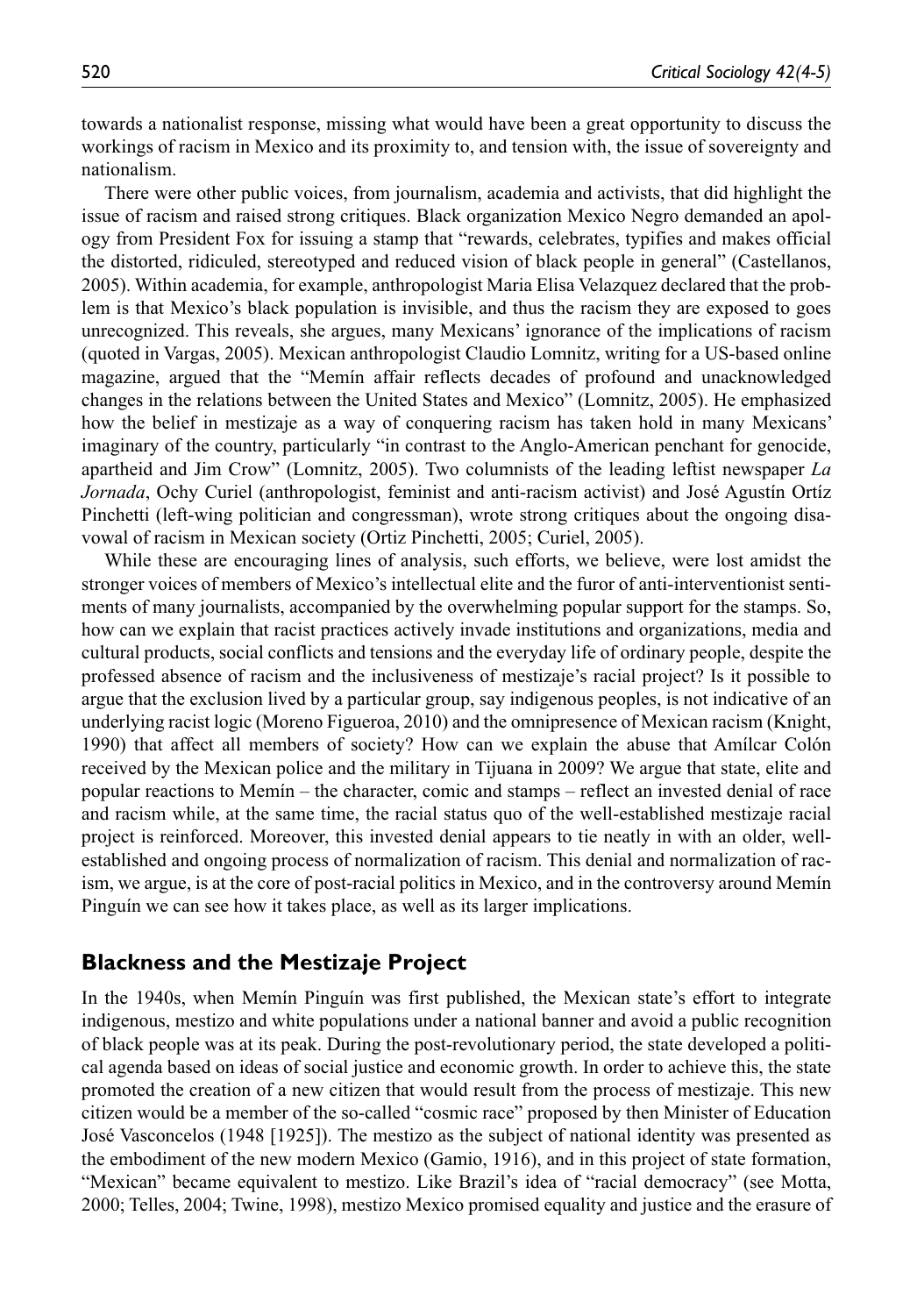the old caste-like system through an appropriate process of mixing of the population that favored whitening, combined with a class-based social organization. Mestizaje's hegemony relied both on its promise of inclusion as well as on the generation and reproduction of racial hierarchies necessary to justify who is in and out of the project. Mestizaje is, in Ronald Stutzman's words, "an allinclusive ideology of exclusion" (Stutzman, 1981).9 But, as Peter Wade observes, drawing from his work on Colombia, despite its perceived "inclusiveness" and fluidity, mestizaje is shaped by clear racial hierarchies where whiteness is valued and blackness and indigenousness are marginalized (Wade, 2005: 240). However, while for Colombia Afro-Colombians are at the center of the discussion on issues of racism, for Mexico blackness was officially "erased" as black anti-racism (deeply embedded in the *castas* taxonomy, or as expressed in Vasconcelos's disdain for the African compo-

nent of Mexico's racial composition) was never challenged and was mostly considered an issue

that had no relevance for Mexico's unifying project.10 Within this new social imagination of the ideal citizenry, black people did not figure. This is in part due to the specific history of the enslaved peoples of African descent in the Mexican colonial period. According to Lomnitz (1992), the enslaved people of African and Afro-Caribbean descent, contrary to the indigenous groups, were not recognized as having the right to preserve – or recreate – their own internal hierarchies, and the possibility of a slave community, society or nation was aborted. They were enslaved under the logic that their own nations resisted Catholicism, so "through intensive surveillance by the Church and by their masters, individual slaves would earn their entrance to heaven and, in some circumstances, their or their children's manumission" (1992: 267). Generally, Africans were more valued as individuals than their indigenous counterparts – because they were an expensive property and, in part, because of the belief that they had a better "physical nature" (1992: 269). All this has combined to create a story for the African population and their descendants of racial mixture, dispersal and segregation which has amounted to an apparent belief that "there are no Blacks in Mexico, you can't see them", which corresponds well with the intentional official omission of accounts of slavery (Velázquez and Iturralde, 2012). Hence this lack of visibility of black peoples fits perfectly into a paradigm that avoided explicit racial identifications of those considered the legitimate, or relevant, national population groups, i.e. indigenous and Spanish.

In fact, during colonial times more slaves entered the country than Spaniards, yet their relevance to the colony is not mentioned in the state-endorsed schoolbooks, for example. Anthropologist Gonzalo Aguirre Beltrán estimated that during the colonial period the ratio between blacks and Europeans was 20:1 and that by 1810, when slavery was abolished, 10% of the population was Afro-descendent (Aguirre Beltrán, 1972 [1946]). Other scholars have suggested that approximately 200,000 slaves arrived in Mexico during the colonial period between 1521 and 1810 (Kemper, 1995; Knight, 2002). Robert Kemper argues that by 1810, when the war of independence started and slavery was abolished, it was likely that just over 10,000 people of African descent lived in New Spain, "although in the same year the census registered 600,000 people of *afromestizo* groups" (Kemper, 1995: 538). At the beginning of the 21st century blacks are only beginning to gain some recognition in national policy. While in the censuses from 2000 and 2010 a question on self-identification for indigenous peoples was incorporated, black people have not been explicitly contemplated yet, although their inclusion in the census has been debated for over a decade. It is not until 2015, in the intercensal survey of the census bureau, the National Institute of Statistics and Geography (INEGI), that a question on black self-identification has been considered, laying the ground for its use in the  $2020$  Census (Rudiño,  $2014$ ).<sup>11</sup>

As a result of the specific historical development of the country, it might be feasible to consider that black people, until recently, have had a difficult or "tricky" place in Mexico's dominant national imaginary, making it possible that a global black figure (from which Memín Pinguín is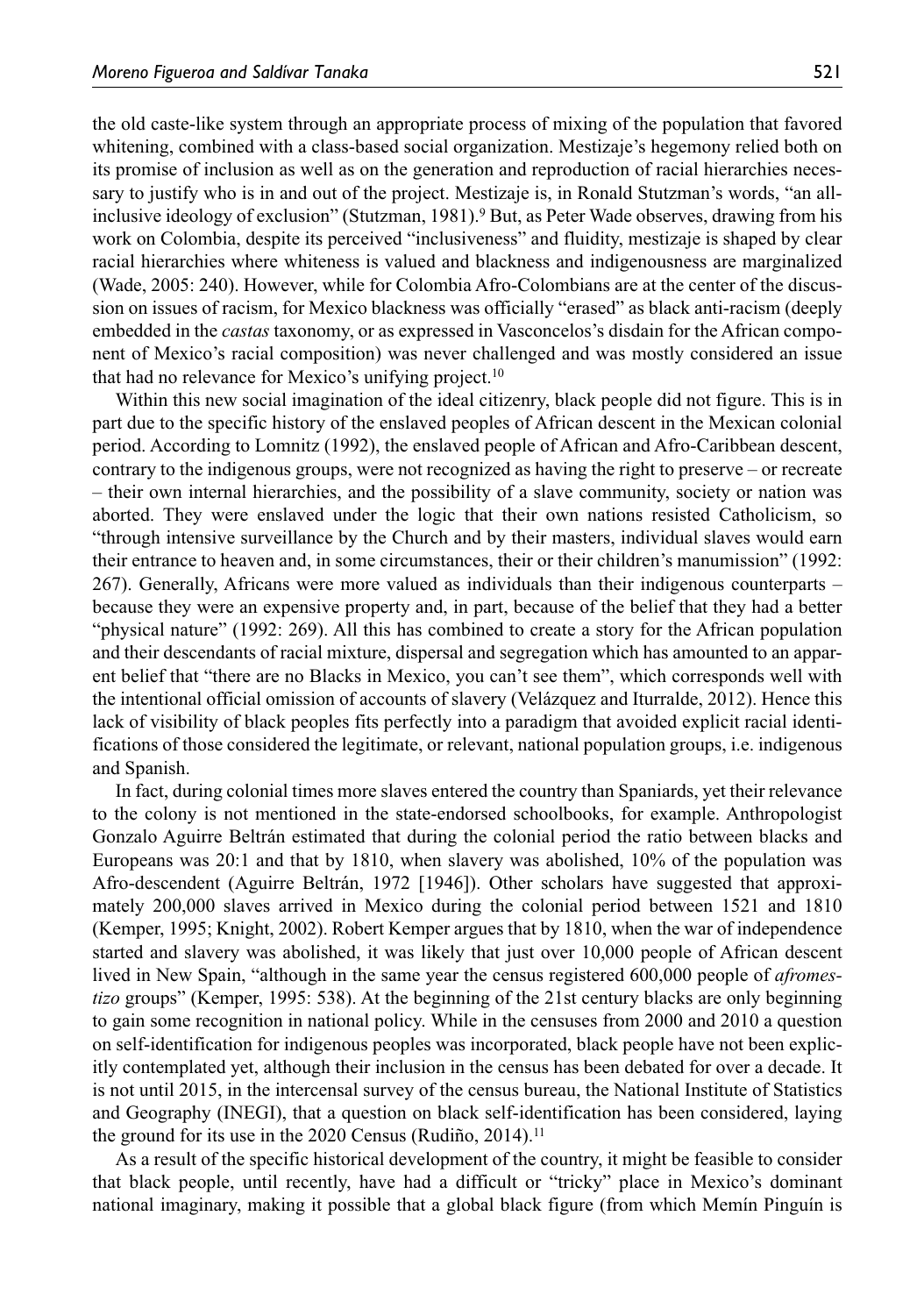created) becomes easier to adopt and project onto. It might seem risky to speculate here why this character has taken such a deep hold in Mexico's popular culture alongside a dominant racial discourse of mestizaje, and not just explain it as a certain form of global fashion.12 But it seems clear that the idea of blackness as a racialized position that is exceptional ("there are no Blacks in Mexico") was easy to articulate in precisely the strongest historical moment of the mestizaje project in Mexico (the 1940s).13 Thus the case of Memín Pinguín bears witness to how Mexican racial disavowal is entangled in hegemonic discourses that allow for racist practices. This is what we call the "possessive investment" (Lipsitz, 1998) in the denial of racism, where mestizaje, "racelesness" and the normalization of racism make it possible to see the figure of Memín Pinguín as loveable and unproblematic, while hiding how mestizaje justifies racial exclusion and privilege in contemporary Mexico.

George Lipsitz's (1998) arguments about the "possessive investment" in whiteness help get at the core of the difficulties around the recognition of racism, and to tackle the issue of privilege. For Lipsitz (1998), arguing that there is an interest in the maintenance of a regime of oppression implies addressing the benefits that can be drawn from such a state of affairs. Possessively investing in a particular social order means creating and protecting the structures and rationales of certain interests. While Lipsitz's analysis is a careful dissection of the racial project of the United States set around whiteness as the site of privilege, here we are interested in considering to what extent this conceptualization is useful for getting at the workings of post-racial politics in Mexico and the constant struggle for the recognition of racism. We argue that what we see is a "possessive investment" in mestizaje that enables some Mexican elite intellectuals, state officials and popular sectors to deny the racist character of the Memín case.

In the following section we discuss three ways in which the "possessive investment" in mestizaje is recurring among the defenders of Memín's innocuous character. First, a patriotic defense against US intervention; second, the "comforting" commonsensical argument that Memín is part of Mexican popular culture; and third, the assertion that in Mexico "race" is not a problem. All three themes constitute parts of the racial ideology of mestizaje of the early to mid-20th century and show strong continuities and repercussions in early 21st-century Mexico.

# **"We Are Not Racist …": Patriotism and Anti-US Nationalism**

Let us now consider the first main aspect we identified in the defense of the stamps and the comic: the patriotic defense against US intervention. The combination of Mexican national pride and anti-US sentiment has been part of the tense relationship between the countries, particularly since the Mexican-US war of 1848 when the United States annexed half of Mexico's territory. This event had a profound impact on Mexico's national consciousness. While in the previous 40 years of independence (1810) the country had witnessed endless internal armed conflicts, which a weak central state had struggled to contain, following the Mexican-US war a new national sentiment emerged. After the "shared" experience of the war, patriotic and nationalist feelings became popular in Mexican society. National symbols were used to create a sense of belonging and unity in a society profoundly divided due to many years of conflict (Vieira Powers, 2002). It is in this period when the idea of the national subject overtook the *criollo* figure,<sup>14</sup> and the racial and cultural concept of mestizaje and Mexicanness became popular.

More importantly, since 1810 Mexico has used its "kinder" treatment of indigenous people and the early abolition of slavery as a central point of comparison between the racist segregationist culture of the United States and Mexico's "inclusive and just" mestizaje. This position was echoed in the 2005 controversy by Enrique Krauze: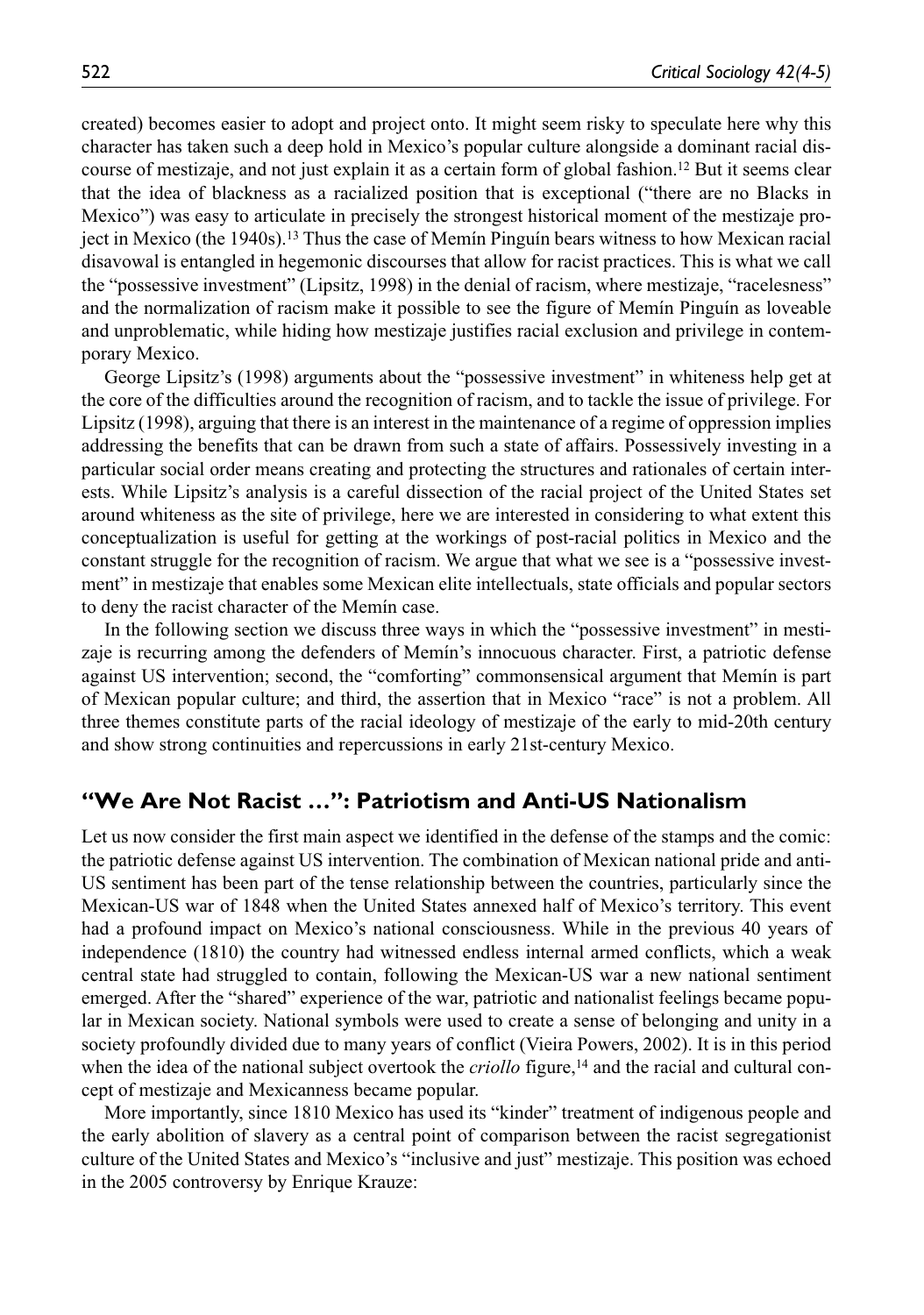When a North American accuses a Mexican of racism, the retort fits in a question: Have you ever, in your 229 years of independent history, had a Native American or Afro American president? Of course not. Mexico, on the other hand, not only can boast the paradigmatic cases of [Presidents] Benito Juarez (a Zapotec who learned Spanish at the age of 12) and Porfirio Diaz (whose mother was Mixtec) but other central actors. The Independence leader Jose Maria Morelos had black roots as did his Lieutenant General Vicente Guerrero, who became president just eight years after Independence was obtained. (Krauze 2005a)

As Krauze's statements attest, defending the blessings of mestizaje and denying racism are commonplaces of Mexican patriotism and anti-US sentiments (see Lomnitz, 2005, 2010; Ortiz Pinchetti, 2005; Tello Díaz, 2005).<sup>15</sup> But mestizaje also emerged as an anti-colonial response, promoted by the ruling elites, to ideas of purity and "white" hegemonic discourses emanating from European and US scientific racism, social Darwinism and eugenics. This was an idea that took an important populist twist after the Revolution of the 1910s and became a unifying force. This race-based project was supposed to overcome the racist ideology that predominated before the Revolution. As Emiko Saldívar (2008, 2014) argues, mestizaje was portrayed as the embodiment of both the demand for social justice and for the political and economic modernization of the country; it is the ideology coined by the post-revolutionary elites that created a sense of unity and belonging without the need for political and legal recognition of indigenous and black peoples.16

It was this enactment of mestizaje as racially progressive that the intellectuals we have been discussing here – Monsiváis, Krauze and Poniatowska – decided not to engage with when it came to the Memín Pinguín case, even though they all wrote seminal books in the 1980s that criticized the all-encompassing mestizo national project (see Krauze, 1986; Monsiváis, 1987; Poniatowska, 1980). It seems there is a difficulty in linking the development of mestizaje ideology and Mexican identity with the ways in which racial discourses developed in Mexico.17 We found Monsivais's response particularly puzzling. For Monsiváis, the accusation that the comic is racist came about only after President Fox's comment that the Mexicans in the US take the jobs "that not even the Blacks want to do" (Vargas, 2005). But more importantly, he insists that this accusation of racism is just "the will to transfer one's own racism to somebody else's society" (2008: 3). As Lomnitz (2010) has argued, the idea that "race" is a concept imported from outside is common among Mexican intellectuals. While it is clear that Monsiváis wants to make a point about the interference of the Bush administration, he misses the opportunity to critique some internal issues about the multiplicity of forms of racism in Mexico.<sup>18</sup>

As a highly regarded critic of the nation's social, cultural and political life, known as a chronicler of street life and popular culture, Monsiváis, who died in 2010, gave voice to Mexico's minorities and oppressed while challenging those who abused their power. He was known for his analytic and often satirical descriptions of Mexico City's popular culture and has become an obligatory reference for any study of modern popular culture in Mexico. How, then, do we explain his failure to see that Memín was not only a medium through which the elite reproduced power and gender relations, but also racial hierarchies? How could somebody known for his critical eye for understanding the subtle and unsaid so quickly dismiss the issue of race? Monsivais is not alone in this. There seems to be a more generalized inability of many Mexican intellectuals to critique both mestizaje and racism at the same time. It is as if the idea of race appears as incompatible with mestizaje, thus making an anti-racist mestizaje from below very hard to construct given its historical hegemonic use by the nation-building elite. We believe that it is the hegemonic character of mestizaje that is difficult to break through, even for someone like Monsivais, due to its normalization force, the promise of inclusion it bears, its deeply rooted anti-black racism and the belief that Mexico's deep social injustice is solely rooted in class stratification.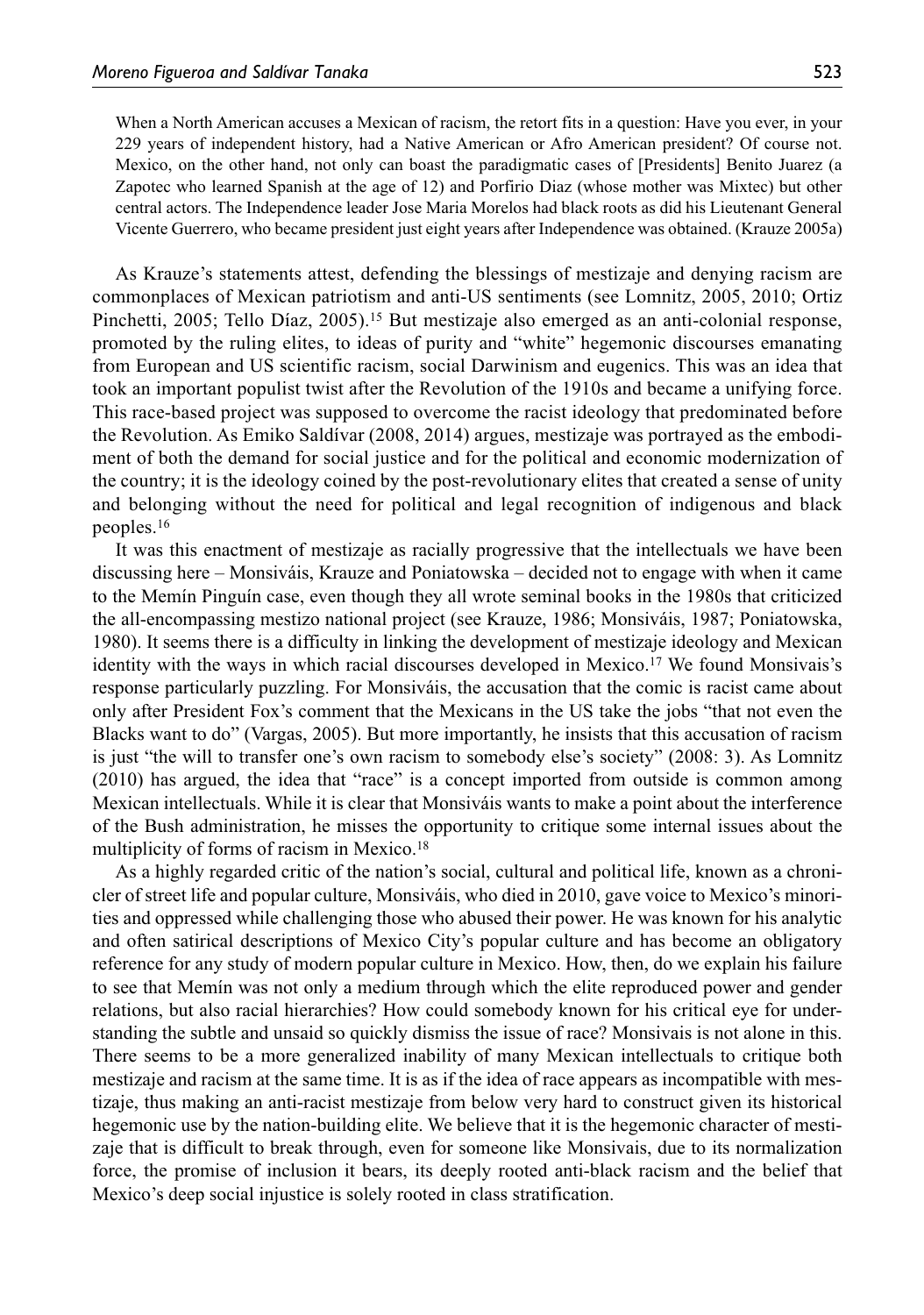This takes us to the second point we want to elaborate: popular racism, that is, the ways in which a racial project takes hold in people's imaginaries and everyday lives through its articulation non only among the elite but with popular culture, making the emergence of a character such as Memín Pinguín possible.

## **"We Are Mexicans": Mestizaje as the Project of the "People"**

The new official project of mestizaje that emerged after the Revolution of 1910 had the mestizo subject at its center as the building force of its project of modernity and progress. This mestizo was envisioned as the sole result of the mix between the Spanish and indigenous heritage, and the African presence of Mexico's modern history was ignored. The most representative visual example of this is Diego Rivera's (1886–1957) monumental murals that covered the walls of the National Palace and other governmental buildings. Out of the ashes of the Revolution, the murals were commissioned with the idea of educating and teaching the illiterate "masses" about their national (and racial) identity and history, and Rivera would produce the imagery that became the official representation of the state.

The "education of the masses" became a central task for the post-revolutionary state, well into the 1980s. Public education became a vital force of the expansion of the federal state into the most remote and isolated parts of Mexico. Official education was accompanied by the profound belief that the "masses" needed to learn to read, write and build a patriotic spirit, and also that it was important to replace their "religious and local fears" with "modern" values (Vasconcelos, 1948 [1925]). This "moral education" of the masses was also undertaken by the growing cultural industry, especially radio, the movie and TV industries, and the press. We should consider Memín Pinguín cartoons as part of such efforts, a device for moral and civic education.

The comic was created in 1943 when the national literacy campaign was in full swing, and the 372 chapters of the comic have been re-published and re-edited several times since then, selling a record 25 million copies monthly in 1978 (Palapa Quijas, 2005). The story told by many of the creators and publishers of the comic (Editorial Group Vid) is very much embedded in this education endeavor. For example, Manelick de la Parra, general director of the publishing company and son of the original scriptwriter of the comic, Vargas Dulché, recalled in an interview apropos of the Memín Pinguín case in 2005 that in the 1950s Memín was a means to learn how to read. "The comic strip did help children and adults to learn how to read, out of curiosity about what was happening to Memín" (Palapa Quijas, 2005). Although in 2005 the comic was selling only four million copies monthly, the stamps signified a revival of interest in Memín Pinguín.

Given that Memín formed part of the "moral education" of the masses, the comic book contributed to the normalization of anti-black racism based on the "darky" character in the popular sector. This was evidenced by the massive turnout at post offices throughout the country on the day the stamps went on sale. "Since the World Cup in 1986 we had not seen this many people," affirmed a post office employee (quoted in Camacho Servín, 2005). This support is further expressed in a sense of generational continuity in consumption of the comic. One man said, after enduring an hour-long wait to acquire the famous stamps, "my grandmother used to read Memín, my mother too; I read it, grew up with him and now my son does too" (quoted in Camacho Servín, 2005; Palapa Quijas, 2005).

So what is it about Memín Pinguín that makes the comic so popular and that makes anti-black racism and its possibility blur out of focus? An element that contributes to this popularization of racism is precisely its normalization within the comic. The ways the black body is addressed, and how it comes to embody the figure of the good but foolish black person, are very much in line with the famous US "picaninny" figure. As sociologist David Pilgrim discusses, "Picaninnies had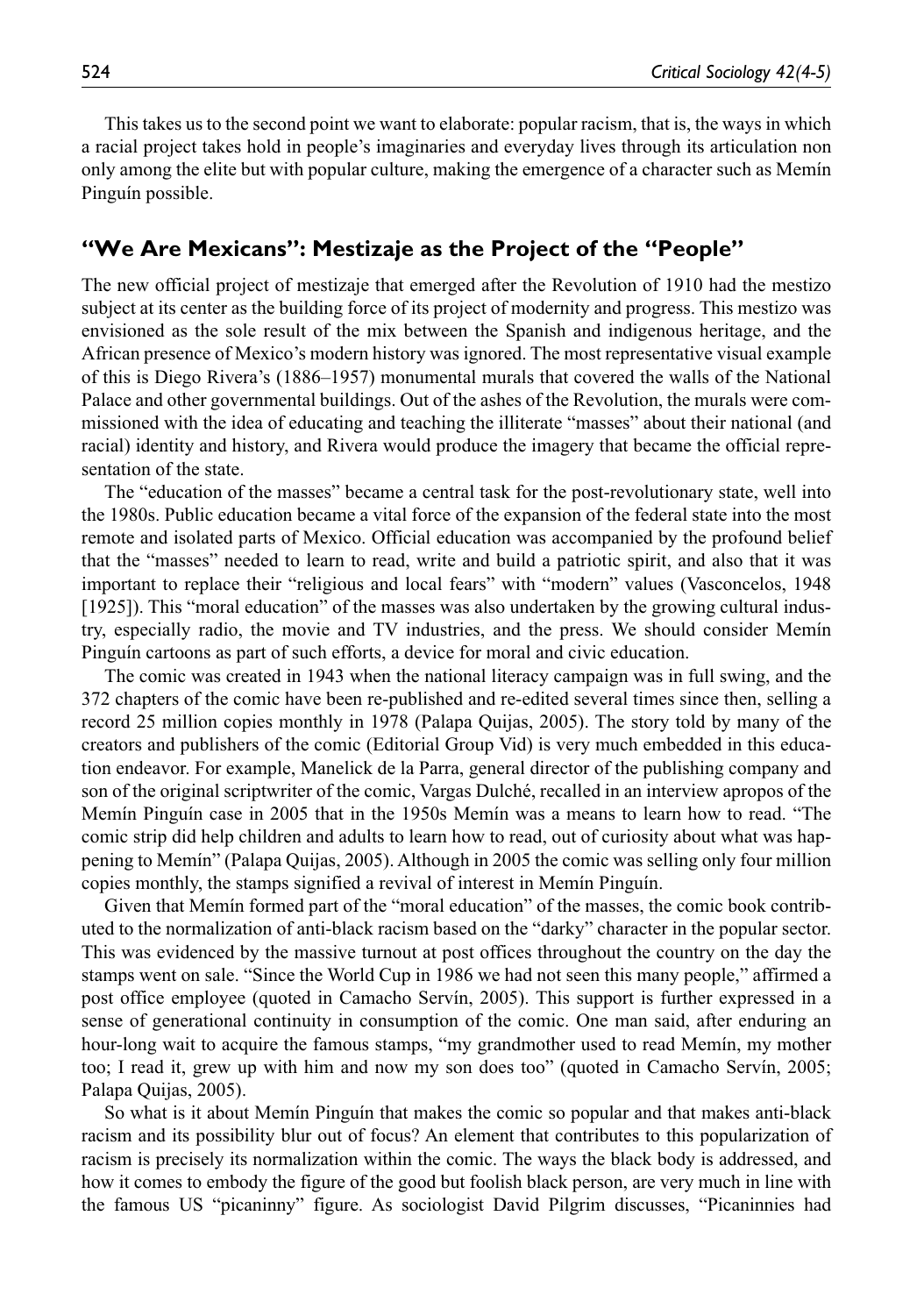bulging eyes, unkempt hair, red lips, and wide mouths into which they stuffed huge slices of watermelon. […] Picaninnies were portrayed as nameless, shiftless natural buffoons" (Pilgrim, 2000).

Overall, the representation of the character follows what has been called "darky iconography", a wide-ranging, remarkably pervasive form of representation of blackness (Reese, 2008; Sterling, 2010). Sterling argues, in his analysis of Memín Pinguín, for the need of placing

any analysis of global blackness in national and local context, and the complex investments in such representations there. But however popular Memín Pinguín may be, whatever present-day resonance he may have among what Krauze refers to as Mexico's "poorer people,"19 the character also illustrates the remarkable pervasiveness and range of so-called darky iconography around the world. Images like these reflect the common ways in which their global recreation and appeal depend on erasures of provenance, on the sustained voicelessness of the "poorer people" who are both readily represented and underrepresented. (Sterling, 2010: 40)

We can see the normalization of these images in the Mexican public's reaction of surprise when the subject of Memín Pinguín being a racist comic arose again in the US in 2008 when members of the African American community in the US complained that the supermarket chain Wal-Mart was selling it. In response, De la Parra, general director of the comic's publishing company, said:

It is incredible that people protest against Memín Pinguín, a character who fights against discrimination and highlights spiritual beauty over physical appearance […] But, it seems that some people have political motives and are adamant about seeing racism where there is none. (Manelick de la Parra quoted in Arceo S, 2008)

This intervention is interesting as it reveals the extent of the difficulties in elaborating the connections between the comic, the Mexican national context, and racism as a variety of forms and practices of oppression and exclusion. One of the key points here is De la Parra's assertion that Memín is a character who does not comment on his body as he supposedly "highlights spiritual beauty over physical appearance" (as if this is a way to counter discrimination). And we may concede that yes, of course, he does not comment on his physical features, as he has to be continuously dealing with his animalistic and buffoon-like portrayal and the demeaning way he is set up in particular social and power dynamics within the comic. For example, in an episode where Memín and his group of three friends are on a school trip to Teotihuacan (a major archeological site near Mexico City), we see Memín embellished by the backdrop of the pyramids while saying that he feels "Teohaticano", which is some sort of combination of being from Teotihuacan but also being Haitian (Vargas Dulché, 2012). This fortuitous allusion to Haiti could be read in reference to that country's visibility in the media after the 2010 earthquake, reinforcing the idea that blackness is something foreign, while in tension with the presence of Memín in Mexico. He is then put on the spot, as he usually is throughout the comic. When Memín asks how to do a report about the visit, his friend Carlos calls him "*zoquete*" (dumb) because he does not understand what he has to do and thinks it is very difficult. Carlos then "kindly" encourages him to do the report, saying that he cannot believe he is such a brute. But there is no comeback, no challenge to the reproduction of racism through the implication and reaffirmation of hierarchies – neither from Memín, nor from the teacher who has been listening to this exchange.

# **Privilege: The Invested Disavowal of Racism**

Memín is inextricably an elite depiction of poverty and popular culture. It is, as Monsivais correctly points out, "the observation of poverty or wealth that destroys families and forces single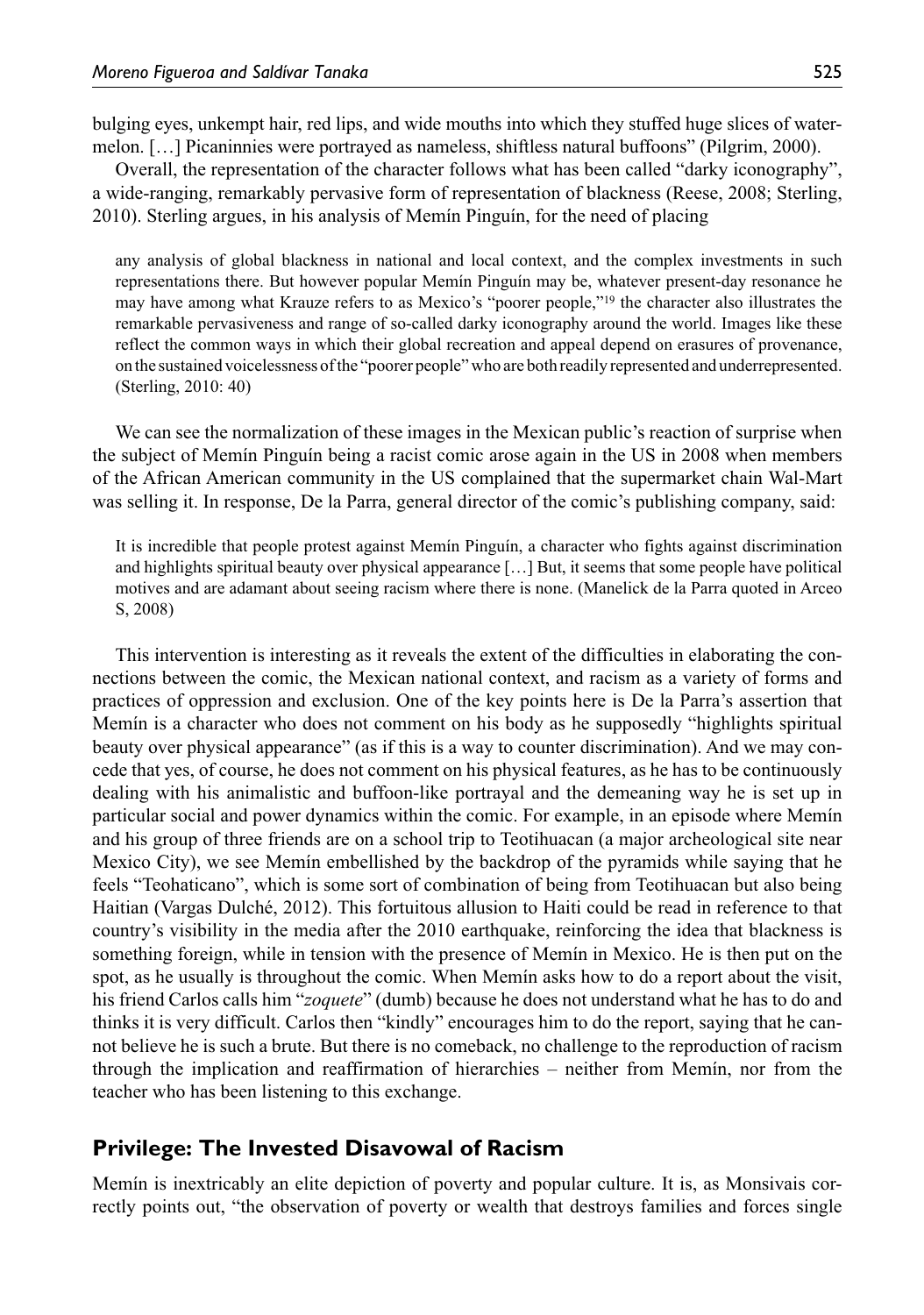mothers to wash huge piles of someone else's clothes so they can give some education to their children" (Monsiváis, 2008: 2). It is to this argument – that race is not the problem, but class – that we now turn our attention. In his article reflecting on the debate around Memín Pinguín, Monsiváis proposes that, really, "the gaze is not racist. The central theme of the comic is not the 'burned' skin but social class. Memín is ridiculed but not excluded, and the jokes are the predictable ones: what then can be called 'racist' about it?" (2008: 3).

For Monsiváis, the accusations of racism at the heart of the controversy around the stamps come mainly from ignorance about the history of the comic as a complex and popular product of Mexico's cultural industry that values the portrayal of what it means to be a "good son". Monsiváis argues that what gives strength to the comic is the fact that it is constructed in the genre of melodrama and its soap-opera-like feeling. For Monsiváis, the really pressing issue is class distinctions. For example, when in one issue Memín's friend, Carlos, is urged to leave his poor mother to go and live with his rich father, Monsiváis interprets Carlos's rejection of this proposal as honoring the tradition of the pleasure of suffering and the idealization of the mother.

What Monsiváis misses in his insightful commentary is that in his interpretation of popular class and gender relations as melodramatic, there is also a clear racial construction of social relations. Is it really possible to argue, as he does, that *"*the Mexican readership from sixty years ago or from last year wouldn't have tolerated an openly racist comic" (2008: 3)? It is our argument that such an assumption is wrong. The majority of the Mexican readership has not realized (or cared sufficiently) that the comic is racist and, yes, they have tolerated it (very similar to the reactions and controversy around the comic *Tin Tin* in Belgium) (Reuters, 2012). Monsiváis argues that while in the US comic *Our Gang*, by Hal Roach, racism is evident in the exceptional treatment of the "negrito", this is not the case in the Mexican comic, where Memín "is strictly a quaint, charming fact. He is not inferior; he is different, nothing else" (2008: 3). What does it mean for someone to be described as a quaint and charming (picturesque) piece of data? Simply being the different one? How can we critically accept that "difference", when invoked in relation to racial issues, is exempt from value? Memín is constantly ridiculed and his best friends, while making degrading remarks about his body, his features and his intellectual capacities, are not excluding him.

Monsiváis's definition of racism is tidy: "racism, amongst other characteristics, is the accumulation of discriminatory actions that are justified and demanded by prejudice, and is the operation of choosing subjects to be ridiculed" (2008: 3). While we would not have major disagreement with this definition – if considered as one possible version of racism focused on individaul action and which does not take into account its systemic and social character– to then insist that Memín's comic is not racist, and that the issue is class and not race, is debatable. Here, we are not talking about a segregationist context where racism works to radically exclude black people from mainstream life. On the contrary, in Mexico we have a purportedly raceless situation where jokes, friendly banter and fun can be accomplished without major consequences for the perpetrators (Sue and Golash-Boza, 2013). This means that the premise of saying or doing this "*con cariño*" (with kindness), as Poniatowska remarked, establishes a status quo where racism can be elided and the ways in which it is related to other forms of exclusion such as sexism or class distinctions are rendered invisible. It is what Mary Jackman (1994) calls "domination without an expression of hostility".20

Many class-based analyses start from the idea of "conflict"; that is, that society is organized around class conflict. Such work fails to recognize that long-term discrimination, especially along the lines of class, gender and race, does not show open conflict. On the contrary, those who benefit from a society that ensures them power and wealth are very invested in avoiding conflict. As Jackman points out: "When a relationship is regularized and institutionalized, it is simply a case of *c'est la vie*. Personal acts of aggression are not required to claim one's due as a member of the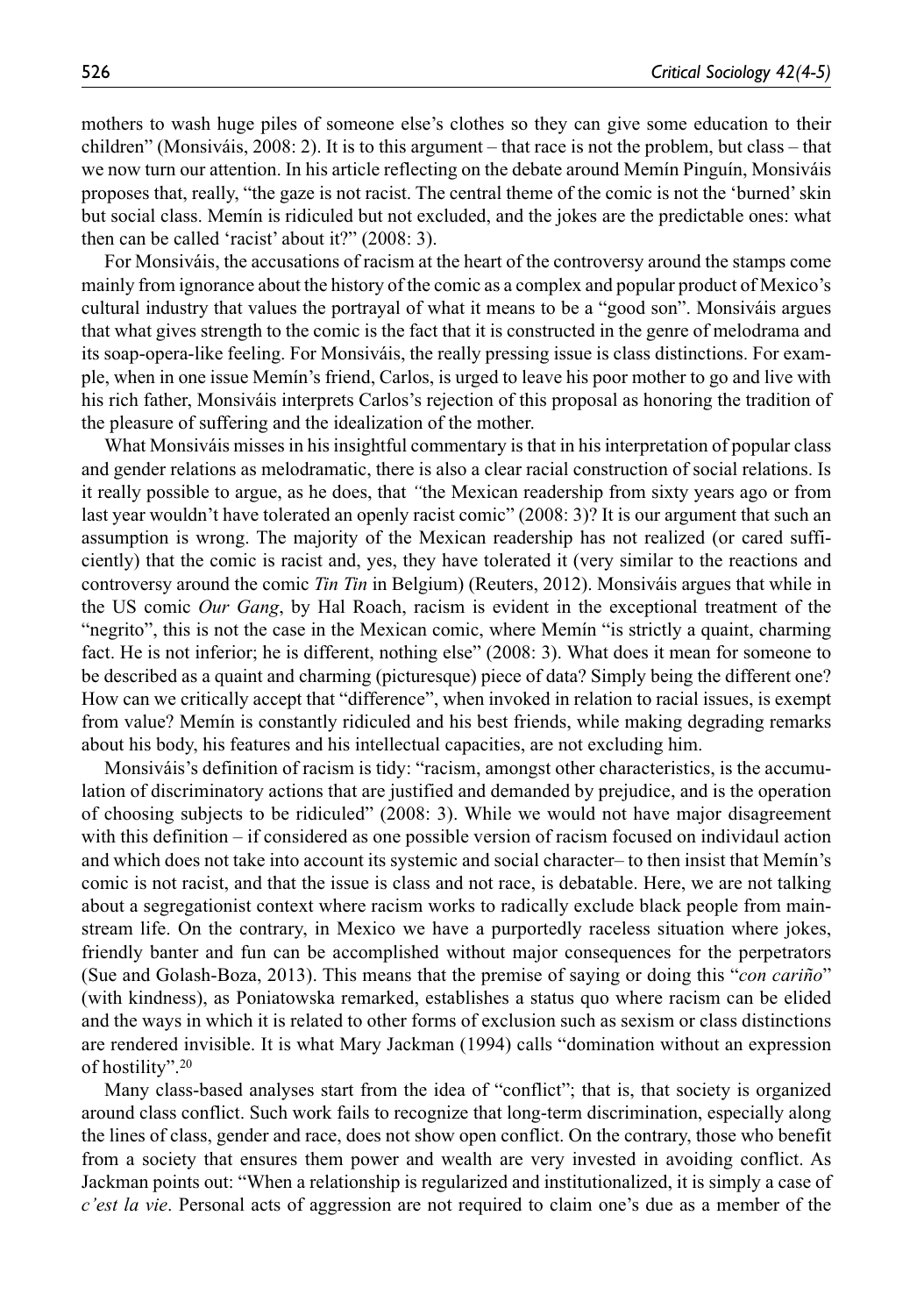advantaged group: benefits simply fall into one's lap" (1994: 8). Given that racism in Mexico has been normalized through the ideology of mestizaje, that is, we are facing a raceless social organization, benign depictions of discrimination and racial hierarchies are seen as part of the given, the status quo, making it easy to overlook the intrinsic relationship between racial and class discrimination. Both of these, together with gender discrimination, are the cement, the stickiness, that keeps in place a system of privilege and domination that benefits only a few. We can see this in the fact that in Mexico, as they are pretty much throughout the Americas, indigenous and black women are at the bottom of the racial hierarchy. The elites avoid racial conflict by either down-playing the existence of power and the privilege and benefits that this brings to them, or by disguising these relationships with expression of love and care for the dominated group and the appreciation of "their culture". As Jackman proposes, "the everyday practice of discrimination does not require feelings of hostility, and, indeed, it is not at all difficult to have fond regard for those whom we subordinate, especially when the subject of our domination accedes to the relationship compliantly" (1994: 10). Consequently, Krauze can justify Memín Pinguín as a "highly pleasing image" (Krauze, 2005b); Poniatowska (2008: 3) can claim the "kinder way" black people have been treated as a proof that Mexico is not racist, and Monsiváis (2008: 3) can mislead us to believe that Mexicans "wouldn't have tolerated an openly racist comic".

Mestizaje, and more recently multiculturalism, make both elites and dominated people believe that they are all united under the harmony of a post-race era of diversity and recognition. This is a particularly poignant warning that should be taken into account when observing developments towards the institutionalization of a discourse of inclusion that is invested in the disavowal of race and racism and does not challenge underlying racist assumptions about difference.

## **Conclusion**

Memín Pinguín's controversy, its particularities and the ways in which the case was responded to, is an example of post-racial politics in the specific context of Mexican mestizaje. It allows us to observe a process of normalization, as numerous official and public voices rushed to possessively deny its racist character and re-establish the "hope" for racial harmony promised by mestizaje (Da Costa, 2014). By persisting in the silence around *blackness* in Mexico, and by the same token reinforcing mestizo normativity as racial privilege, racial exclusion was naturalized and the recognition of racism was avoided.

Official multiculturalism and post-race ideologies reveal their failures to curtail racial exclusion when confronted with an event like the Memín Pinguín controversy. This example illustrates how the mestizo experience is all-encompassing, has outlived its foundational period – the consolidation of the modern national state – and is still found at the beginning of the 21st century as an important articulating force. This mestizaje also demonstrates its strength in concealing the workings of racism under an apparent national unity. Memín reminds us, first, of the fragility of initiatives to manage difference and, second, of how the political embrace of inclusiveness and respect still needs to be reimagined and effectively implemented.

But, what are the social and political implications of this invested denial of racism? Ángel Amílcar Colón´s experience sounds an alarm about how an image and narrative defended as "pleasing" and "lovable" takes on a racist and violent nature when acted out upon the flesh and blood of a person; where the racist joke finds echo even amongst the other victims of the police, breaking any basic sense of companionship or solidarity.

A shared commonality of all the actors that defended the character of Memín – regardless of class and political positions – was their invested denial of racism, which is a core aspect of Mexican mestizaje as post-racial ideology. This, we argue, was done by "loving" the character, by reinforcing the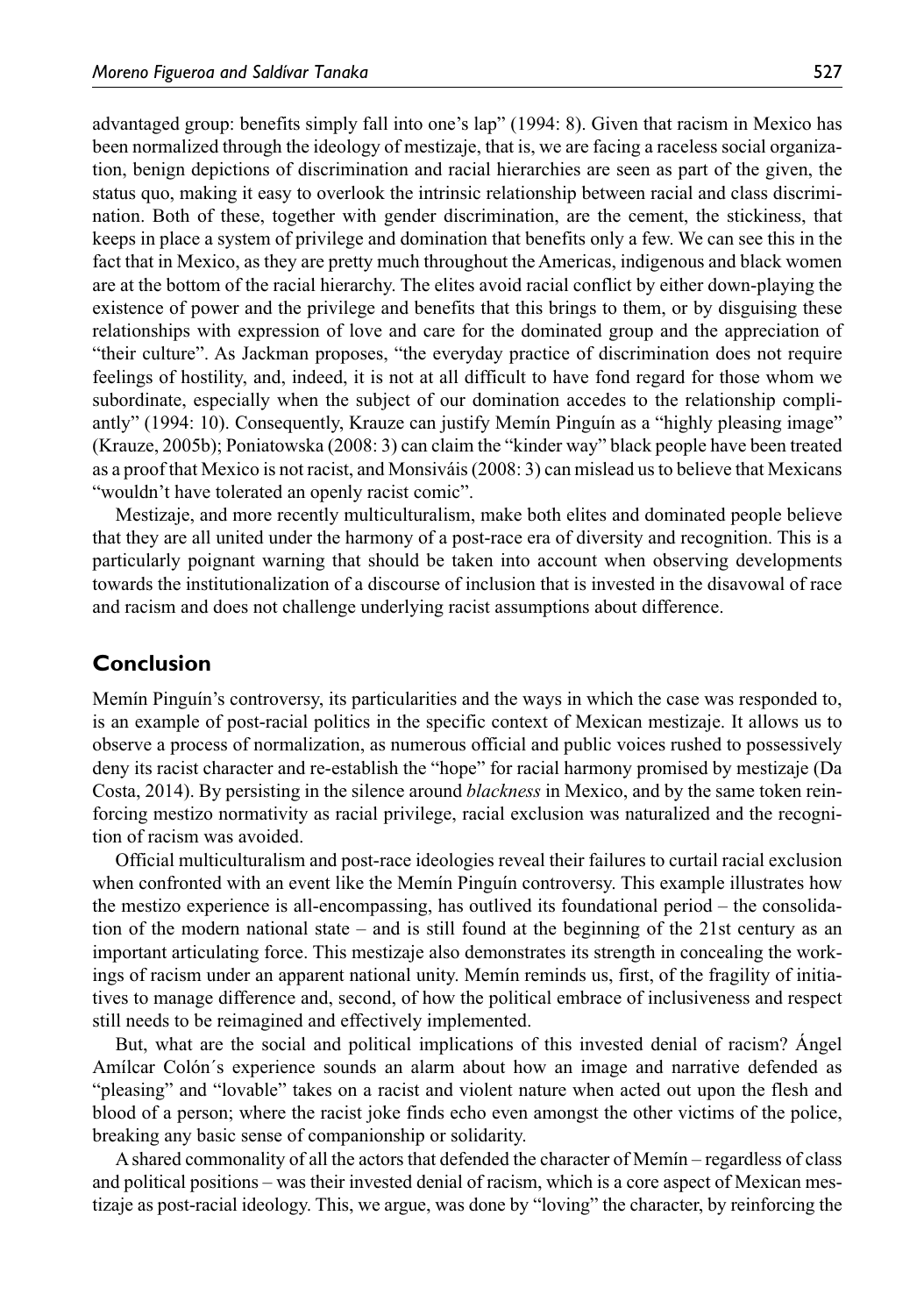normative identity of mestizo as the national identity, and imposing the mestizo experience over any other non-mestizo, Afro-descendant or African-American voices. The idea of the singular mestizo nation thus comes full circle in the enactment of narratives of racial difference. This is possible in a context where the voices of the historical targets of Mexico's racism – indigenous, black, Jewish and Asian people – have seldom been listened to or discussed in the 20th and 21st centuries.

All the aspects mentioned above have been recurrent characteristics of mixed-race racial projects, and the recognition of differences, the celebration of mixed origins, and the silence of racism are trends that Mexico shares with other Latin American countries, particularly Brazil. What is new under post-race politics is another aspect displayed in the debate presented here: the possessive denial of racial hierarchies and privileges. While post-revolutionary racial projects presented mestizaje as the way to recognize social inequality and overcome social injustice, particularly that suffered by the indigenous population, in post-racial politics of the early 21st century, inequality and social justice are no longer part of the equation. Instead, it is assumed that with the nominal recognition of cultural difference the social exclusion that racism helped to normalize is no longer in place. An exercise in imagining effective political interventions that aim at building an antiracist agenda needs to bear in mind examples such as that of Memín Pinguín, where the workings of mestizo privilege pervade, as too does racism.

#### **Acknowledgements**

We want to thank Alexandre Da Costa, Hettie Malcomson, Casey Walsh and the two anonymous readers for their feedback and support to complete this article.

#### **Funding**

This research received no specific grant from any funding agency in the public, commercial, or not-for-profit sectors.

#### **Notes**

- 1. All translations are the authors' own.
- 2. For example, see the work of Castellanos Guerrero (2000, 2003), Castellanos Guerrero et al. (2009), Castellanos Guerrero and Landázuri Benítez (2012), Gall (2004, 2007, 2013), Moreno Figueroa (2008, 2010, 2011), Navarro Smith and Vélez-Ibañez (2010), Ortiz-Hernández et al. (2011), Saldívar (2014), Saldívar and Walsh (forthcoming), and Sue (2013).
- 3. Or homophobia, as was the case of the use of the word *"puto"* (faggot) by the cheering Mexican fans at the 2014 Football World Cup in Brazil (see, for example, Khan, 2014; Rumsby, 2014).
- 4. See examples of the critiques to President Fox's comments in the BBC (2005), CNN (2005) and *The New York Times* (Thompson, 2005).
- 5. Reproduced from [https://bcehricardogaribay.wordpress.com/2011/02/06/la-caricatura-en-mexico-memin](https://bcehricardogaribay.wordpress.com/2011/02/06/la-caricatura-en-mexico-memin-pinguin/ (accessed 14 January 2015))[pinguin/ \(accessed 14 January 2015\).](https://bcehricardogaribay.wordpress.com/2011/02/06/la-caricatura-en-mexico-memin-pinguin/ (accessed 14 January 2015))
- 6. See the video-recorded address at: [http://www.c-span.org/video/?187462-2/house-sessionandstart=7898](http://www.c-span.org/video/?187462-2/house-sessionandstart=7898 starting at min 3:12:00. The text can be found in the )  [starting at min 3:12:00. The text can be found in the](http://www.c-span.org/video/?187462-2/house-sessionandstart=7898 starting at min 3:12:00. The text can be found in the ) *Congressional Record, Vol. 151, Part 11: Proceedings and Debates of the 109th Congress: First Session*, which we accessed through Google Books [\(http://](http://books.google.co.uk/books) (both video and text accessed 20 January 2015)) [books.google.co.uk/books\) \(both video and text accessed 20 January 2015\).](http://books.google.co.uk/books) (both video and text accessed 20 January 2015))
- 7. Few journalists raised the need to look beyond this event to the supporting social framework that keeps silencing the pervasive Mexican daily racism (see, for example, Curiel, 2005; Gargallo, 2005; Ortiz Pinchetti, 2005; Vargas, 2005).
- 8. We have decided to use the term black to refer to populations of African descent in Mexico, as it seems this is the preferred term of choice by the population that has chosen to self-identify with the terms black, Afro-descendants or Afro-Mexicans. This was debated in relation to the inclusion of this category in the 2015 intercensal survey and the 2020 national census.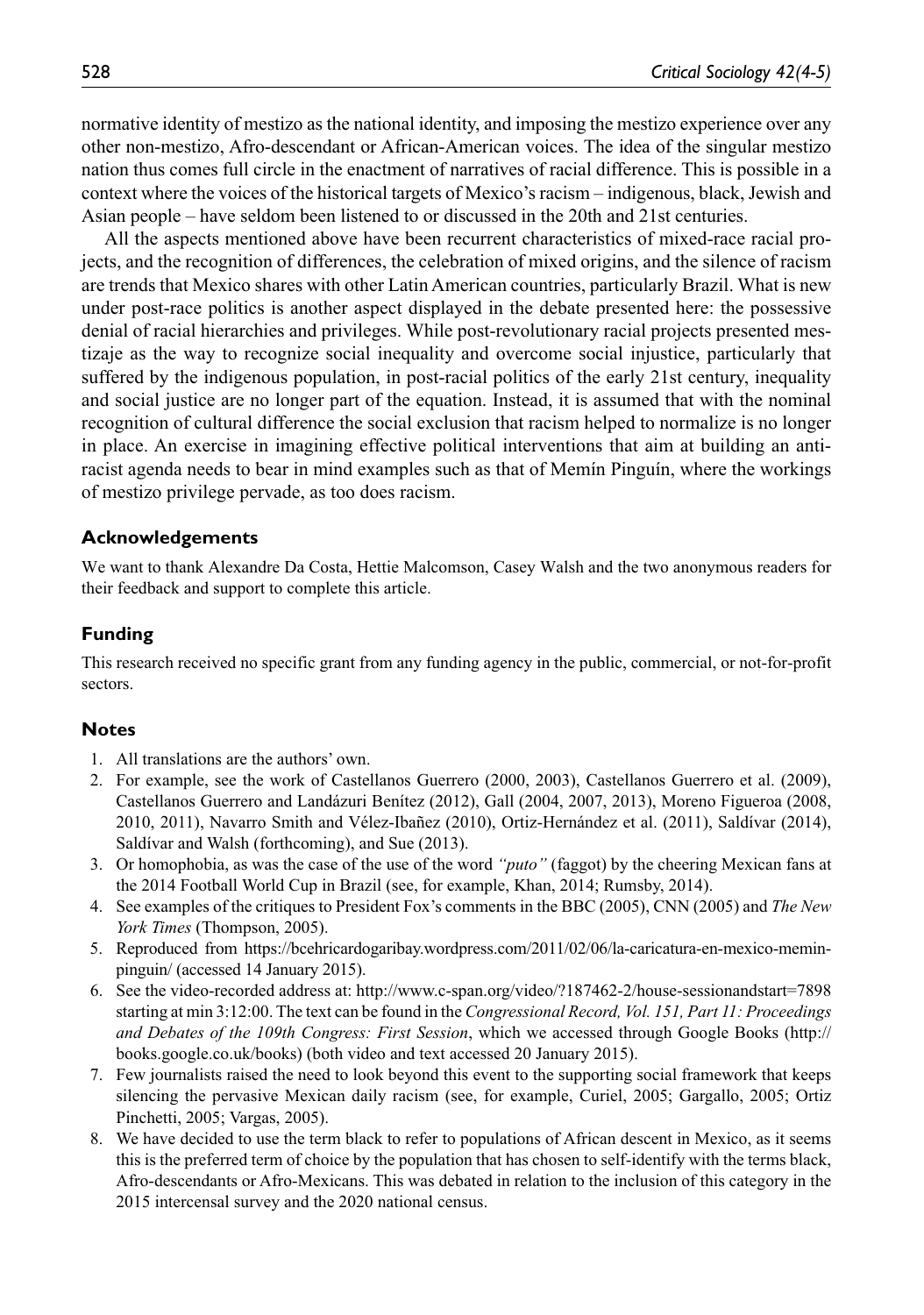- 9. See, for example, De La Cadena (1996), Gould (1996), Hale (1996, 2002), and Smith (1997).
- 10. However, recent research has shown more complexity to this process (see, for example, Lewis, 2001; Sue, 2013).
- 11. In March 2015, for the first time since Mexico became an independent nation in 1810, the national Census Bureau (INEGI) included the category of black, Afro-Mexican or Afro-descendant in the intercensal national survey with the incorporation of the following question: "According to her/his culture, history and traditions, does (NAME) consider herself/himself black, that is, Afro-Mexican or Afro-descendant?"
- 12. Christina Sue and Tania Golash-Boza's article on racial humor as part of color-blindness ideology in Mexico and Peru is an excellent account of how anti-black racism and mestizaje intertwine (Sue and Golash-Boza, 2013a).
- 13. In the last three decades, but in particular the last 10 years, the presence of black organizations in the coastal region of Oaxaca and Guerrero has increased, and they have become important interlocutors with state and federal officials.
- 14. *Criollo*, creole in English, here refers to the "pure" descendants of Iberian people who during the colonial period were at the top of the hierarchical social order and then led much of the war of independence.
- 15. Various authors have discussed the question of the denial of racism in different Latin American countries. Overall, they argue this denial is commonplace due to the belief that mixture is preferable to and "less nasty" than binary divisions (Hernández, 2012; Rahier, 2014; Sue and Golash-Boza, 2013b). Also, in many contexts, this denial has an anti-US aspect and a sentiment of comparison as being "better than" the United States. This can be seen, for example, in conversation about affirmative action in Latin American countries. So, overall, the resistance to acknowledging racism is both a Mexican and a regional phenomenon for which anti-US feeling allows a sort of displacement of public recognition: "the United States is the worst".
- 16. Indigenous people did not gain legal recognition until 1992, and black people are still fighting for it.
- 17. For a more detailed discussion see Moreno Figueroa (2008) and Vieira Powers (2002).
- 18. Paradoxically, in the same publication where Monsiváis defended Memín Pinguín against US intervention, other academics wrote incisive analyses of the same event and the overall situation of racism in Mexico (Vaughn and Vinson III, 2008; Velázquez Gutiérrez, 2008) and Latin America more generally (De La Cadena, 2008).
- 19. Sterling is referring here to Krauze's comment in his 2005 piece that Memín Pinguín "is a thoroughly likable character, rich in sparkling wisecracks, and is felt to represent not any sense of racial discrimination but rather the egalitarian possibility that all groups can live together in peace. During the 1970s and '80s, his *historietas* sold over a million and a half copies because they touched an authentic chord of sympathy and tenderness among poorer people, who identified with Memin Pinguin" (Krauze, 2005b).
- 20. See also the notion of "cordial racism" for the case of Brazil (Owensby, 2005).

#### **References**

- Aguirre Beltrán G (1967) *Regiones de Refugio. El Desarrollo de la Comunidad y el Proceso Dominical en Mestizo América*. México, D.F.: Instituto Indigenista Interamericano.
- Aguirre Beltrán G (1972 [1946]) *La Población Negra de Mexico, 1519–1810: Estudio Etnohistórico*. México, D.F.: Fondo de Cultura Económica.
- Althaus D and Hegstrom E (2005) Mexicans taken aback by racial stir over stamps. *The Houston Chronicle*, 1 July. Available (consulted 17 May 2015) at: [http://www.chron.com/news/nation-world/article/](http://www.chron.com/news/nation-world/article/Mexicans-taken-aback-by-racial-stir-over-stamps-1517380.php) [Mexicans-taken-aback-by-racial-stir-over-stamps-1517380.php](http://www.chron.com/news/nation-world/article/Mexicans-taken-aback-by-racial-stir-over-stamps-1517380.php)
- Arceo SM (2008) Nueva Polémica en EU por Memín Pinguín: Lo Retiran de Wal-Mart. *La Jornada*. 10 July. Available (consulted 15 March 2009) at: [http://www.jornada.unam.mx/2008/07/10/index.php?section=](http://www.jornada.unam.mx/2008/07/10/index.php?section=espectaculos&article=a09n1esp) [espectaculos&article=a09n1esp](http://www.jornada.unam.mx/2008/07/10/index.php?section=espectaculos&article=a09n1esp).
- BBCMundo.com (2005) Rechazan palabras de Vicente Fox. *BBC Mundo.com*, 17 May. Available (consulted 15 May 2015) at: [http://news.bbc.co.uk/hi/spanish/international/ newsid\\_4553000/4553217.stm](http://news.bbc.co.uk/hi/spanish/international/ newsid_4553000/4553217.stm)
- Camacho Servín F (2005) Se Agotan los 750 Mil Timbres con la Figura de Memín Pinguín. *La Jornada*, 2 July. Available (consulted 17 May 2015) at: <http://www.jornada.unam.mx/2005/07/02/a04n1cul.php>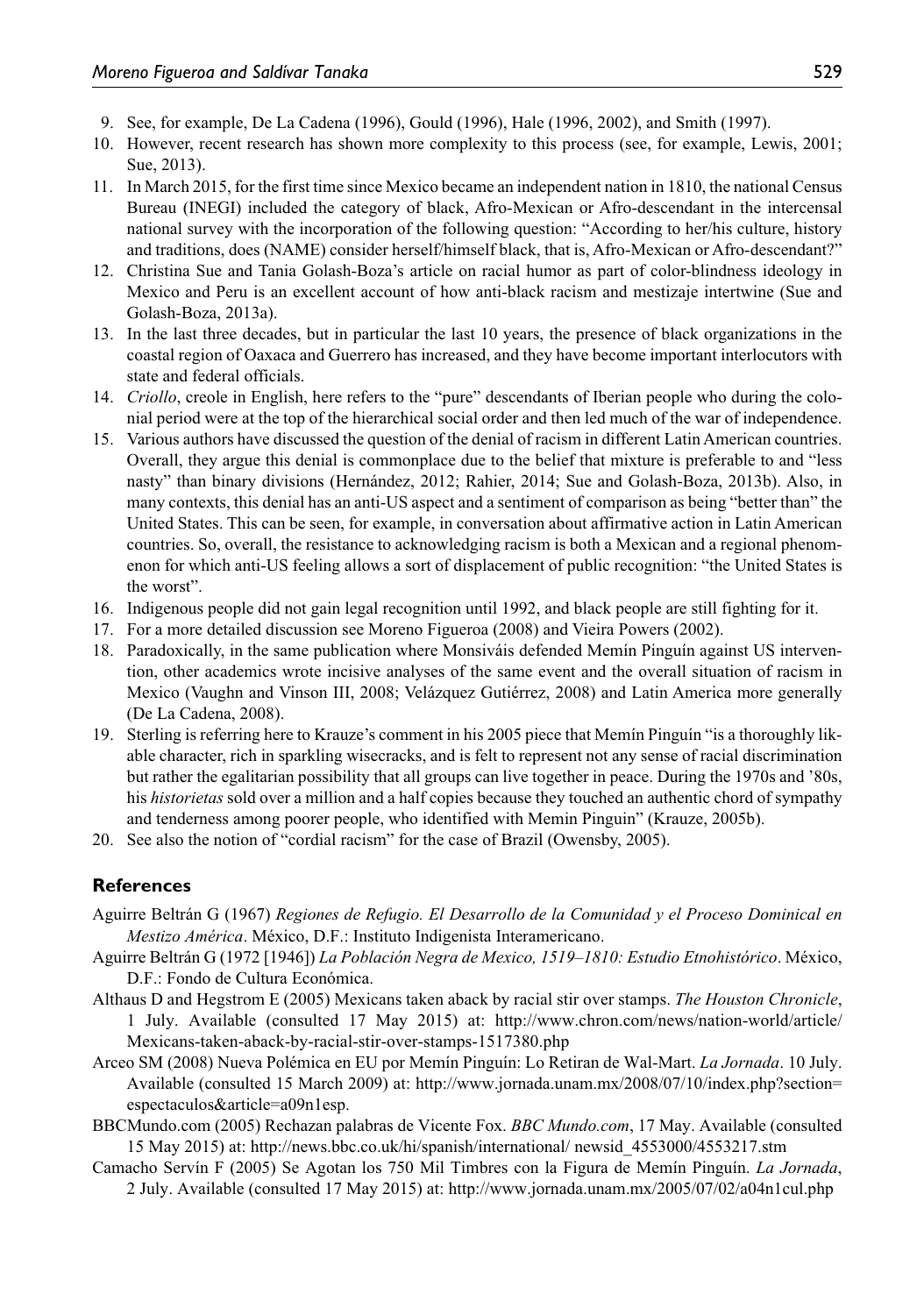- Castellanos L (2005) Exigen a Fox disculparse por el sello de Memín. *Reforma*, 4 July. Available (consulted 15 May 2015) at:<http://reforma.vlex.com.mx/vid/exigen-fox-disculparse-sello-memin-193844351>
- Castellanos Guerrero A (2000) Antropología y racismo en México. *Desacatos* 4: 53–79.
- Castellanos Guerrero A (2003) *Imágenes del Racismo en México*. México, D.F.: Universidad Autónoma Metropolitana y Plaza y Valdés.
- Castellanos Guerrero A, Gómez Izquierdo JJ and Pineda F (2009) Racist discourse in Mexico. In: Van Dijk TA, Barquin E and Hibbett A (eds) *Racism and Discourse in Latin America*. Lanham, MD: Lexington Books, 217–258.
- Castellanos Guerrero A and Landázuri Benítez G (eds) (2012) *Racismos y Otras Formas de Intolerancia. De Norte a Sur en América Latina*. México, D.F.: Universidad Autónoma Metropolitana.
- CNN (2005) Mexican leader criticized for comment on blacks. *CNN.com*, 15 May. Available (consulted 17 May 2015) at: <http://edition.cnn.com/2005/US/05/14/fox.jackson/>
- CONEVAL (2012) *Informe de Evaluación de la Política de Desarrollo Social en México 2012*. Mexico D.F.: CONEVAL.
- Curiel O (2005) Memín Pinguín: Pasado el escándalo persiste el racismo. *La Jornada*, 1 August. Available (consulted 17 May 2015) at: [http://www.jornada.unam.mx/2005/08/01/informacion/84\\_memin.htm](http://www.jornada.unam.mx/2005/08/01/informacion/84_memin.htm)
- Da Costa A (2014) Confounding anti-racism: Mixture, racial democracy, and post-racial politics in Brazil. *Critical Sociology*. Published online 31 January 2014. DOI: 10.1177/0896920513508663.
- De la Cadena M (1996) The political tensions of representations and misrepresentations: Intellectuals and mestizos in Cuzco (1919–1990). *Journal of Latin American Anthropology* 2(1): 112–147.
- De la Cadena M (2008) Anterioridades y externalidades: Más allá de la raza en América Latina. *E-Misférica* 5(2). Available (consulted 15 March 2009) at: [http://www.hemisphericinstitute.org/eng/publications/](http://www.hemisphericinstitute.org/eng/publications/ emisferica/5.2/en52_delacadena.html)  [emisferica/5.2/en52\\_delacadena.html](http://www.hemisphericinstitute.org/eng/publications/ emisferica/5.2/en52_delacadena.html)
- Fears D (2005) Mexican stamps racist, civil rights leaders say. *The Washington Post*, 30 June. Available (consulted 17 May 2015) at: [http://www.washingtonpost.com/wp-dyn/content/article/2005/06/29/](http://www.washingtonpost.com/wp-dyn/content/article/2005/06/29/ AR2005062902831.html)  [AR2005062902831.html](http://www.washingtonpost.com/wp-dyn/content/article/2005/06/29/ AR2005062902831.html)
- Fernández L'Hoeste H (2006) De rstereotipos vecinos: Memín Pinguín como una oportunidad perdida. *Revista Latinoamericana de Estudios Sobre la Historieta* 6(23): 144–154.
- Gall O (2004) Identidad, exclusión y racismo: Reflexiones teóricas y sobre México. *Revista Mexicana de Sociología* 66(2): 221–259.
- Gall O (ed.) (2007) *Racismo, Mestizaje y Modernidad: Visiones desde Latitudes Diversas*. México, D.F.: CEIICH, CRIM y Dirección General de Publicaciones de la UNAM.
- Gall O (2013) Mexican long-living mestizophilia versus a democracy open to diversity. *Latin American and Caribbean Ethnic Studies* 8(3): 280–303.
- Gamio M (1916) *Forjando Patria (Pro Nacionalismo)*. México, D.F.: Porrua Hermanos.
- Gargallo F (2005) México: El racismo que no se nombra. *La Jornada*, 19 November. Available (consulted 17 May 2015) at: <http://www.jornada.unam.mx/2005/11/19//mas-gargallo.html>
- Goldberg DT (2002) *The Racial State*. Malden, MA: Blackwell.
- Gould J (1996) Gender, politics, and the triumph of mestizaje in early 20th century Nicaragua. *Journal of Latin American Anthropology* 2(1): 4–33.
- Hale CR (1996) Mestizaje, hybridity, and the cultural politics of difference in post-revolutionary Central America. *Journal of Latin American Anthropology* 2(1): 34–61.
- Hale CR (2002) Does multiculturalism menace? Governance, cultural rights and the politics of identity in Guatemala. *Journal of Latin American Studies* 34(3): 485–524.
- Hernández TK (2012) *Racial Subordination in Latin America: The Role of the State, Customary Law, and the New Civil Rights Response*. Cambridge: Cambridge University Press.
- Jackman MR (1994) *The Velvet Glove: Paternalism and Conflict in Gender, Class, and Race Relations*. Berkeley, CA: University of California Press.
- Kemper RV (1995) Migración y transformación de la cultura Mexicana, 1519–1992. In: Jacinto Zavala A and Ochoa Serrano A (eds) *Tradición e Identidad en la Cultura Mexicana*. México, D.F.: El Colegio de Michoacán and CONACyT, 533–554.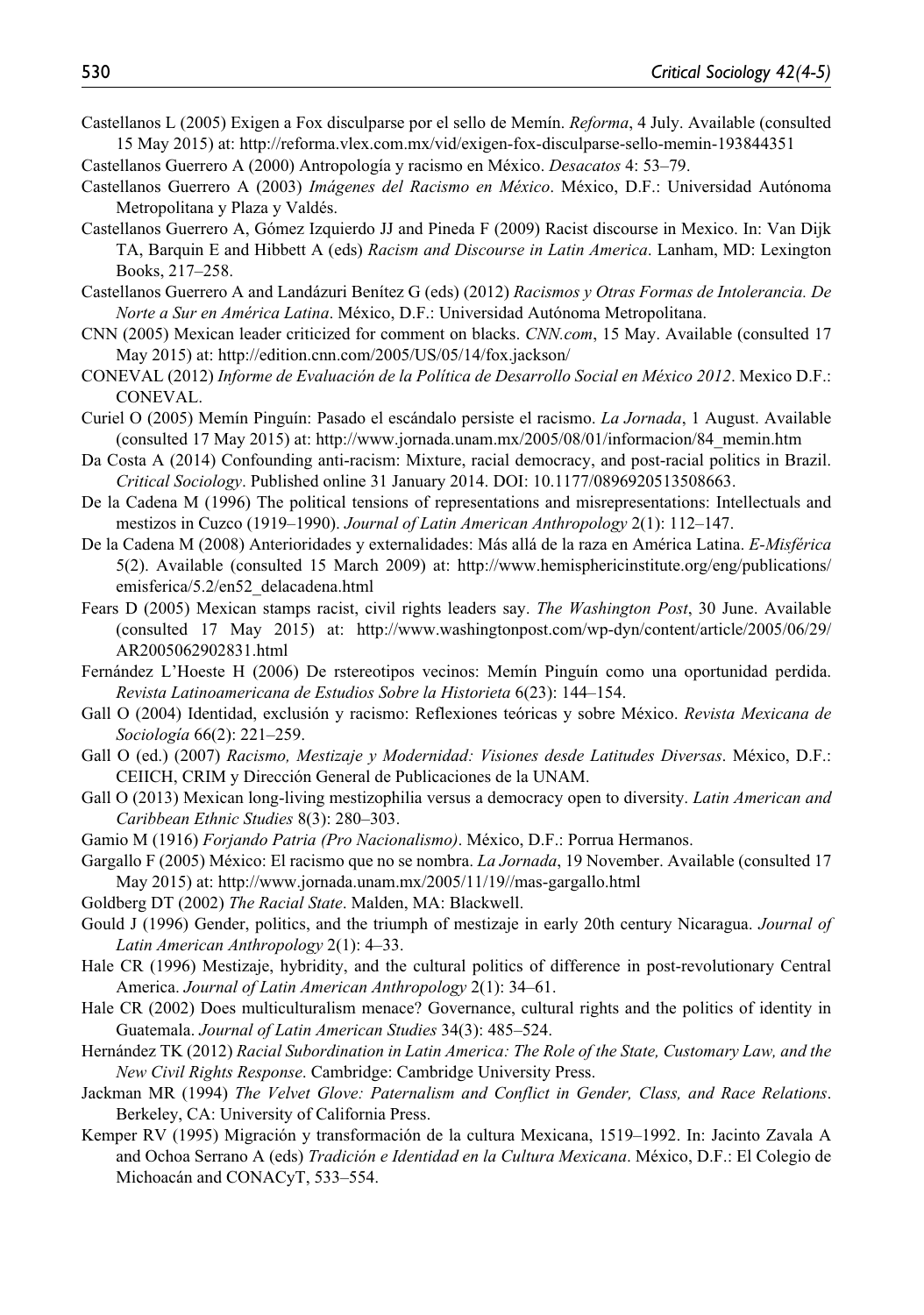- Khan C (2014) Some Mexico fans feel unfairly targeted for World Cup chants. *NPR News*, 23 June. Available (consulted 17 May 2015) at: [http://www.npr.org/sections/codeswitch/ 2014/06/23/324629058/some](http://www.npr.org/sections/codeswitch/ 2014/06/23/324629058/some-mexico-fans-feel-unfairly-targeted-for-world-cup-chants)[mexico-fans-feel-unfairly-targeted-for-world-cup-chants](http://www.npr.org/sections/codeswitch/ 2014/06/23/324629058/some-mexico-fans-feel-unfairly-targeted-for-world-cup-chants)
- Knight A (1990) Racism, revolution, and indigenismo: Mexico, 1910–1940. In: Graham R (ed.) *The Idea of Race in Latin America, 1870–1940*. Austin, TX: University of Texas Press, 71–113.
- Knight A (2002) *Mexico. The Colonial Era.* Cambridge: Cambridge University Press.
- Krauze E (1986) *Por una Democracia sin Adjetivos*. Mexico, D.F.: Joaquín Mortiz-Planeta.
- Krauze E (2005a) Los ancestros de Memín. Available (consulted 17 May 2015) at: [http://www.enriquekrauze.](http://www.enriquekrauze.com.mx/joomla/index.php/opinion/513-ancestros-memin.html) [com.mx/joomla/index.php/opinion/513-ancestros-memin.html](http://www.enriquekrauze.com.mx/joomla/index.php/opinion/513-ancestros-memin.html)
- Krauze E (2005b) The pride in Memin Pinguin. *Washington Post*, 12 July. Available (consulted 17 May 2015) at:<http://www.washingtonpost.com/wp-dyn/content/article/2005/07/11/AR2005071101413.html>
- Lewis LA (2001) Of ships and saints: History, memory, and place in the making of Moreno Mexican identity. *Cultural Anthropology* 16(1): 62–82.
- Lipsitz G (1998) *The Possessive Investment in Whiteness: How White People Profit from Identity Politics*. Philadelphia, PA: Temple University Press.
- Lomnitz C (1992) *Exits from the Labyrinth: Culture and Ideology in the Mexican National Space*. Oakland, CA: University of California Press.
- Lomnitz C (2005) Mexico's race problem. Available (consulted 17 May 2015) at: [http://new.bostonreview.](http://new.bostonreview.net/BR30.6/lomnitz.php) [net/BR30.6/lomnitz.php](http://new.bostonreview.net/BR30.6/lomnitz.php)
- Lomnitz C (2010) Los orígenes de nuestra supuesta homogeneidad. Breve arqueología de la Unidad Nacional en México. *Prismas* 14: 17–36.
- Mateos-Vega M (2005) Empieza la venta en el DF del número uno de la séptima edición de Memín Pinguín. *La Jornada*, 8 July. Available (consulted 17 May 2015) at: [http://www.jornada.unam.mx/ 2005/07/08/](http://www.jornada.unam.mx/ 2005/07/08/index.php?section=culturaandarticle=a08n1cul) [index.php?section=culturaandarticle=a08n1cul](http://www.jornada.unam.mx/ 2005/07/08/index.php?section=culturaandarticle=a08n1cul)
- Memín Pinguín (2015) Available (consulted 17 May 2015) at:<http://meminpinguin.com/>
- Monsiváis C (1987) *Entrada Libre: Crónicas de la Sociedad Que Se Organiza*. México, D.F.: Era.
- Monsiváis C (2005) Memín Pinguín. *El Universal*, 10 July. Available (consulted 17 May 2015) at: [http://](http://www.eluniversal.com.mx/editoriales/29632.html) [www.eluniversal.com.mx/editoriales/29632.html](http://www.eluniversal.com.mx/editoriales/29632.html)
- Monsiváis C (2008) De las tribulaciones de Memín Pinguín. *E-Misférica* 5(2). Available (consulted 21 June 2009) at: [http://www.hemisphericinstitute.org/eng/publications/emisferica/5.2/en52\\_monsivais.html](http://www.hemisphericinstitute.org/eng/publications/emisferica/5.2/en52_monsivais.html)
- Moreno Figueroa MG (2008) Historically rooted transnationalism: Slightedness and the experience of racism in Mexican families. *Journal of Intercultural Studies* 29(3): 283–297.
- Moreno Figueroa MG (2010) Distributed intensities: Whiteness, mestizaje and the logics of Mexican racism. *Ethnicities* 10(3): 387–401.
- Moreno Figueroa MG (2011) Naming ourselves: Recognising racism and mestizaje in Mexico. In: McLaughlin J, Phillimore P and Richardson D (eds) *Contesting Recognition: Culture, Identity and Citizenship*. Basingstoke: Palgrave Macmillan, 122–143.
- Motta R (2000) Paradigms in the study of race relations in Brazil. *International Sociology* 15(4): 665–682.
- Navarro Smith A and Vélez-Ibañez CG (2010) *Racismo, Exclusión, Xenofobia y Diversidad Cultural en la Frontera México-Estados Unidos*. Mexicali: Universidad Autónoma de Baja California, Centro de Investigaciones Culturales-Museo; Tempe, AZ: Arizona State University.
- Ortiz-Hernández L, Compeán-Dardón S, Verde-Flota E, et al. (2011) Racism and mental health among university students in Mexico City. *Salud Pública de México* 53: 125–133.
- Ortiz Pinchetti JA (2005) Memín Pinguín. *La Jornada*, 10 July. Available (consulted 17 May 2015) at: [http://](http://www.jornada.unam.mx/2005/07/10/index.php?section=politicaandarticle=006o2pol) [www.jornada.unam.mx/2005/07/10/index.php?section=politicaandarticle=006o2pol](http://www.jornada.unam.mx/2005/07/10/index.php?section=politicaandarticle=006o2pol)
- Owensby B (2005) Toward a history of Brazil's 'cordial racism': Race beyond liberalism. *Comparative Studies in Society and History* 47(2): 318–347.
- Palapa Quijas F (2005) 'Hay Memín Pinguín para rato, pero debe renovarse': Manelick De La Parra. *La Jornada*, 29 June. Available (consulted 17 May 2015) at: [http://www.jornada.unam.mx/2005/06/ 29/](http://www.jornada.unam.mx/2005/06/ 29/index.php?section=culturaandarticle=a05n1cul) [index.php?section=culturaandarticle=a05n1cul](http://www.jornada.unam.mx/2005/06/ 29/index.php?section=culturaandarticle=a05n1cul)
- Palapa Quijas F, Montaño Garfias E and Mateos-Vega M (2005) Memín Pinguín no es el ícono popular del racismo en México. *La Jornada*, 1 July. Available (consulted 17 May 2015) at: [http://www.jornada.](http://www.jornada.unam.mx/2005/07/01/index.php?section=culturaandarticle=a04n1cul) [unam.mx/2005/07/01/index.php?section=culturaandarticle=a04n1cul](http://www.jornada.unam.mx/2005/07/01/index.php?section=culturaandarticle=a04n1cul)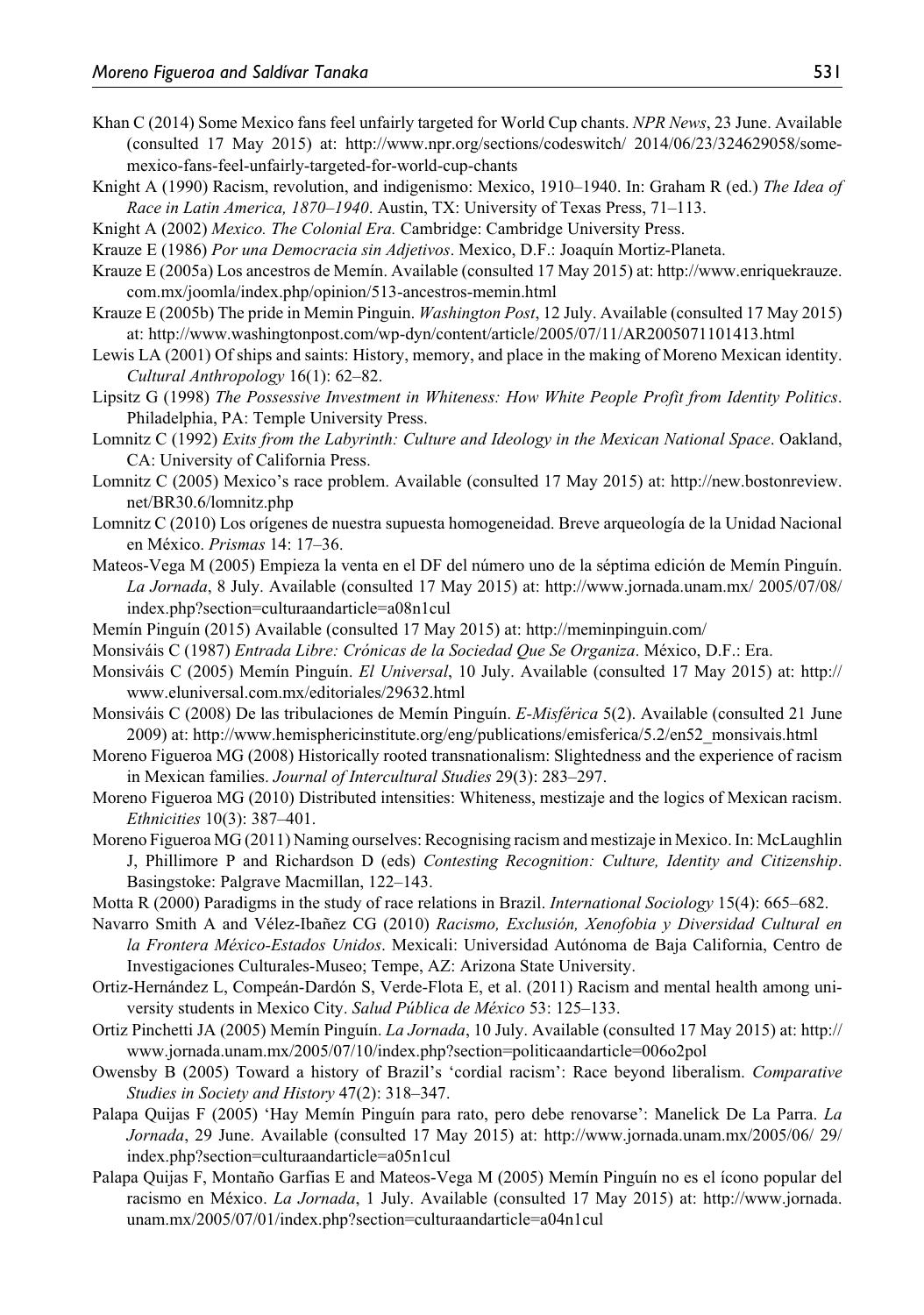- Pilgrim D (2000) The picaninny caricature. Available (consulted 15 May 2015) at: [http://www.ferris. edu/](http://www.ferris. edu/jimcrow/picaninny/) [jimcrow/picaninny/](http://www.ferris. edu/jimcrow/picaninny/)
- Poniatowska E (1980) *Fuerte Es El Silencio*. Mexico, D.F.: Ediciones Era.
- Psacharopoulos G and Patrinos HA (1994) *Indigenous People and Poverty in Latin America: An Empirical Analysis.* Washington, DC: The World Bank.
- Rahier JM (2014) *Blackness in the Andes: Ethnographic Vignettes of Cultural Politics in the Time of Multiculturalism*. New York, NY: Palgrave Macmillan.
- Reese VO (2008) Transatlantic minstrelsy: Performing survival strategies in slavery and hip-hop. In: Oboe A and Scacchi A (eds) *Recharting the Black Atlanctic: Modern Cultures, Local Communities, Global Connections*. New York, NY: Routledge, 181–196.
- Reuters (2012) Belgium court rules Tintin does not break racism law. *Reuters.com*, 13 February. Available (consulted 17 May 2015) at: [http://www.reuters.com/article/2012/02/13/tintin-belgium-racism-idU-](http://www.reuters.com/article/2012/02/13/tintin-belgium-racism-idUSL5E8DD2GY20120213)[SL5E8DD2GY20120213](http://www.reuters.com/article/2012/02/13/tintin-belgium-racism-idUSL5E8DD2GY20120213)
- Rudiño L (2014) Ser parte de las estadísticas y ser reconocidos legalmente: Aspiración de los Afromexicanos. *La Jornada del Campo*, 18 October. Available (consulted 17 May 2015) at: [http://www.jornada.unam.](http://www.jornada.unam.mx/2014/10/18/cam-parte.html) [mx/2014/10/18/cam-parte.html](http://www.jornada.unam.mx/2014/10/18/cam-parte.html)
- Rumsby B (2014) World Cup 2014: Fifa say Brazil and Mexico fans' faggot chant is not considered homophobic. *The Telegraph*, 23 June. Available (consulted 17 May 2015) at: [http://www.telegraph.co.uk/](http://www.telegraph.co.uk/sport/football/world-cup/10920613/World-Cup-2014-Fifa-say-Brazil-and-Mexico-fans-faggot-chant-is-not-considered-homophobic.html) [sport/football/world-cup/10920613/World-Cup-2014-Fifa-say-Brazil-and-Mexico-fans-faggot-chant](http://www.telegraph.co.uk/sport/football/world-cup/10920613/World-Cup-2014-Fifa-say-Brazil-and-Mexico-fans-faggot-chant-is-not-considered-homophobic.html)[is-not-considered-homophobic.html](http://www.telegraph.co.uk/sport/football/world-cup/10920613/World-Cup-2014-Fifa-say-Brazil-and-Mexico-fans-faggot-chant-is-not-considered-homophobic.html)
- Saldívar E (2008) *Prácticas Cotidianas del Estado: Una Etnografía del Indigenismo*. México, D.F.: Universidad Iberoamericana.
- Saldívar E (2014) 'It's not race, it's culture': Untangling racial politics in Mexico. *Latin American and Caribbean Ethnic Studies* 9(1): 89–108.
- Saldívar E and Walsh C (forthcoming) Social identities in Mexican statistics. *Journal of Iberian and Latin American Research*.
- Smith CA (1997) The symbolics of blood: Mestizaje in the Americas. *Identities* 3(4): 495–521.
- Sterling MD (2010) *Babylon East: Performing Dancehall, Roots, Reggae, and Rastafari in Japan*. Durham, NC: Duke University Press.
- Stutzman R (1981) El mestizaje: An all-inclusive ideology of exclusion. In: Whitten NE, Jr. (ed.) *Cultural Transformations and Ethnicity in Modern Ecuador*. Urbana, IL: University of Illinois Press, 45–94.
- Sue CA (2013) *Land of the Cosmic Race: Race Mixture, Racism, and Blackness in Mexico*. New York, NY: Oxford University Press.
- Sue CA and Golash-Boza T (2013a) 'It was only a joke': How racial humour fuels colour-blind ideologies in Mexico and Peru. *Ethnic and Racial Studies* 36(10): 1582–1598.
- Sue CA and Golash-Boza T (2013b) More than 'a hidden race': The complexities of blackness in Mexico and Peru. *Latin American and Caribbean Ethnic Studies* 8(1): 76–82.
- Telles EE (2004) *Race in Another America: The Significance of Skin Color in Brazil*. Princeton, NJ Princeton University Press.
- Telles EE (ed.) (2014) *Pigmentocracies: Ethnicity, Race, and Color in Latin America*. Chapel Hill, NC: University of North Carolina Press.
- Tello Díaz C (2005) Los negros en México. *Dossier Político*, 19 October. Available (consulted 17 May 2015) at: [http://www.dossierpolitico.com/vernoticiasanteriores.php?artid=3495…](http://www.dossierpolitico.com/vernoticiasanteriores.php?artid=3495)–News
- The Guardian (2005) Outcry over Mexican stamps. *The Guardian*, 1 July. Available (consulted 17 May 2015) at: <http://www.theguardian.com/world/2005/jul/01/mexico>
- Thompson G (2005) Uneasily, a Latin land looks at its own complexion. *The New York Times*, 19 May. Available (consulted 17 May 2015) at: [http://www.nytimes.com/2005/05/19/international/ americas/19mexico.](http://www.nytimes.com/2005/05/19/international/ americas/19mexico.html) [html](http://www.nytimes.com/2005/05/19/international/ americas/19mexico.html)
- Torres K (2014) Justicia llega 5 años después. *El Universal*, 25 October. Available (consulted 17 May 2015) at: <http://www.eluniversal.com.mx/estados/2014/impreso/justicia-llega-5-anios-despues-96614.html>
- Twine FW (1998) *Racism in a Racial Democracy: The Maintenance of White Supremacy in Brazil*. New Brunswick, NJ: Rutgers University Press.